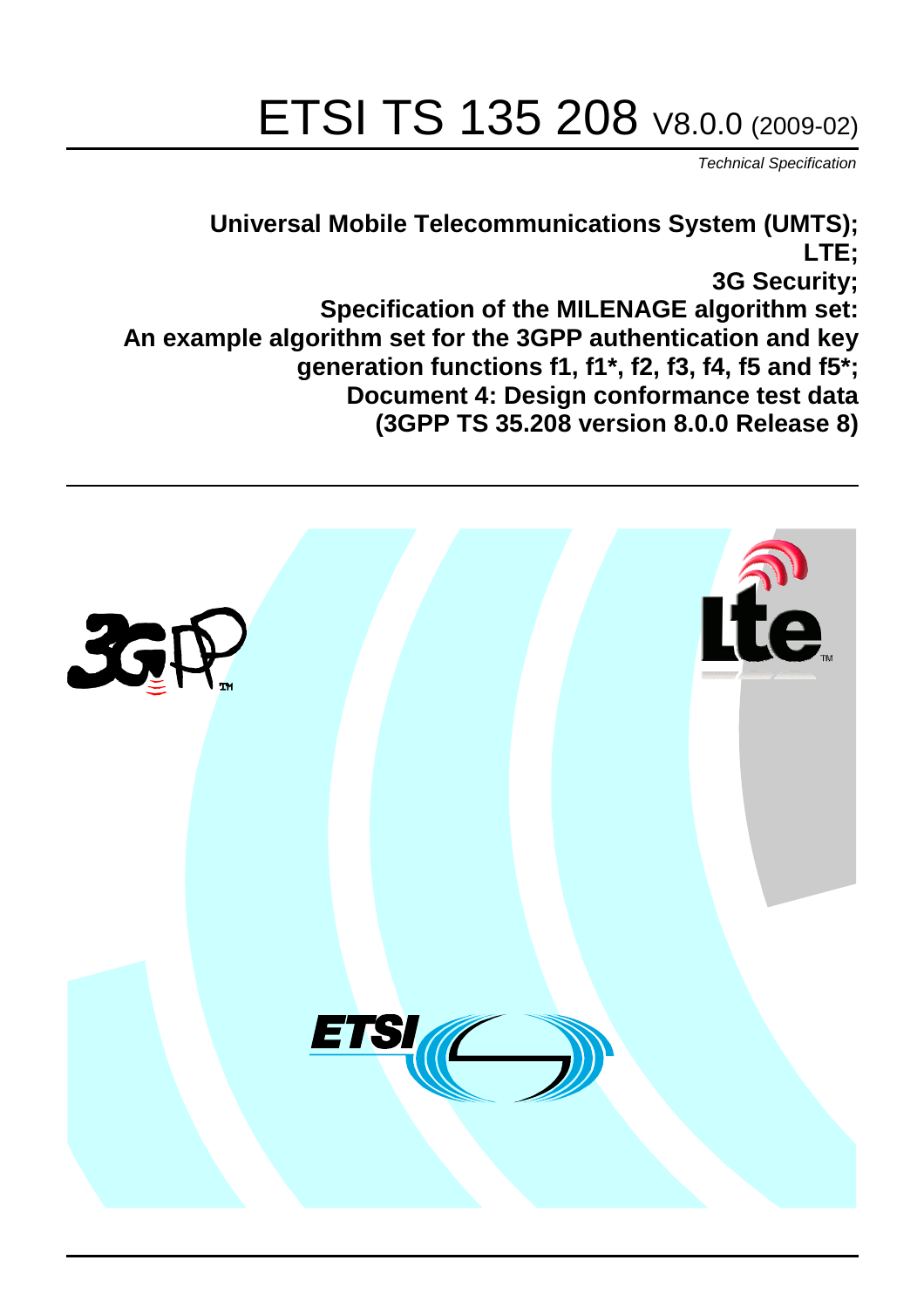Reference RTS/TSGS-0335208v800

Keywords LTE, SECURITY, UMTS

#### *ETSI*

#### 650 Route des Lucioles F-06921 Sophia Antipolis Cedex - FRANCE

Tel.: +33 4 92 94 42 00 Fax: +33 4 93 65 47 16

Siret N° 348 623 562 00017 - NAF 742 C Association à but non lucratif enregistrée à la Sous-Préfecture de Grasse (06) N° 7803/88

#### *Important notice*

Individual copies of the present document can be downloaded from: [http://www.etsi.org](http://www.etsi.org/)

The present document may be made available in more than one electronic version or in print. In any case of existing or perceived difference in contents between such versions, the reference version is the Portable Document Format (PDF). In case of dispute, the reference shall be the printing on ETSI printers of the PDF version kept on a specific network drive within ETSI Secretariat.

Users of the present document should be aware that the document may be subject to revision or change of status. Information on the current status of this and other ETSI documents is available at <http://portal.etsi.org/tb/status/status.asp>

If you find errors in the present document, please send your comment to one of the following services: [http://portal.etsi.org/chaircor/ETSI\\_support.asp](http://portal.etsi.org/chaircor/ETSI_support.asp)

#### *Copyright Notification*

No part may be reproduced except as authorized by written permission. The copyright and the foregoing restriction extend to reproduction in all media.

> © European Telecommunications Standards Institute 2009. All rights reserved.

**DECT**TM, **PLUGTESTS**TM, **UMTS**TM, **TIPHON**TM, the TIPHON logo and the ETSI logo are Trade Marks of ETSI registered for the benefit of its Members.

**3GPP**TM is a Trade Mark of ETSI registered for the benefit of its Members and of the 3GPP Organizational Partners. **LTE**™ is a Trade Mark of ETSI currently being registered

for the benefit of its Members and of the 3GPP Organizational Partners.

**GSM**® and the GSM logo are Trade Marks registered and owned by the GSM Association.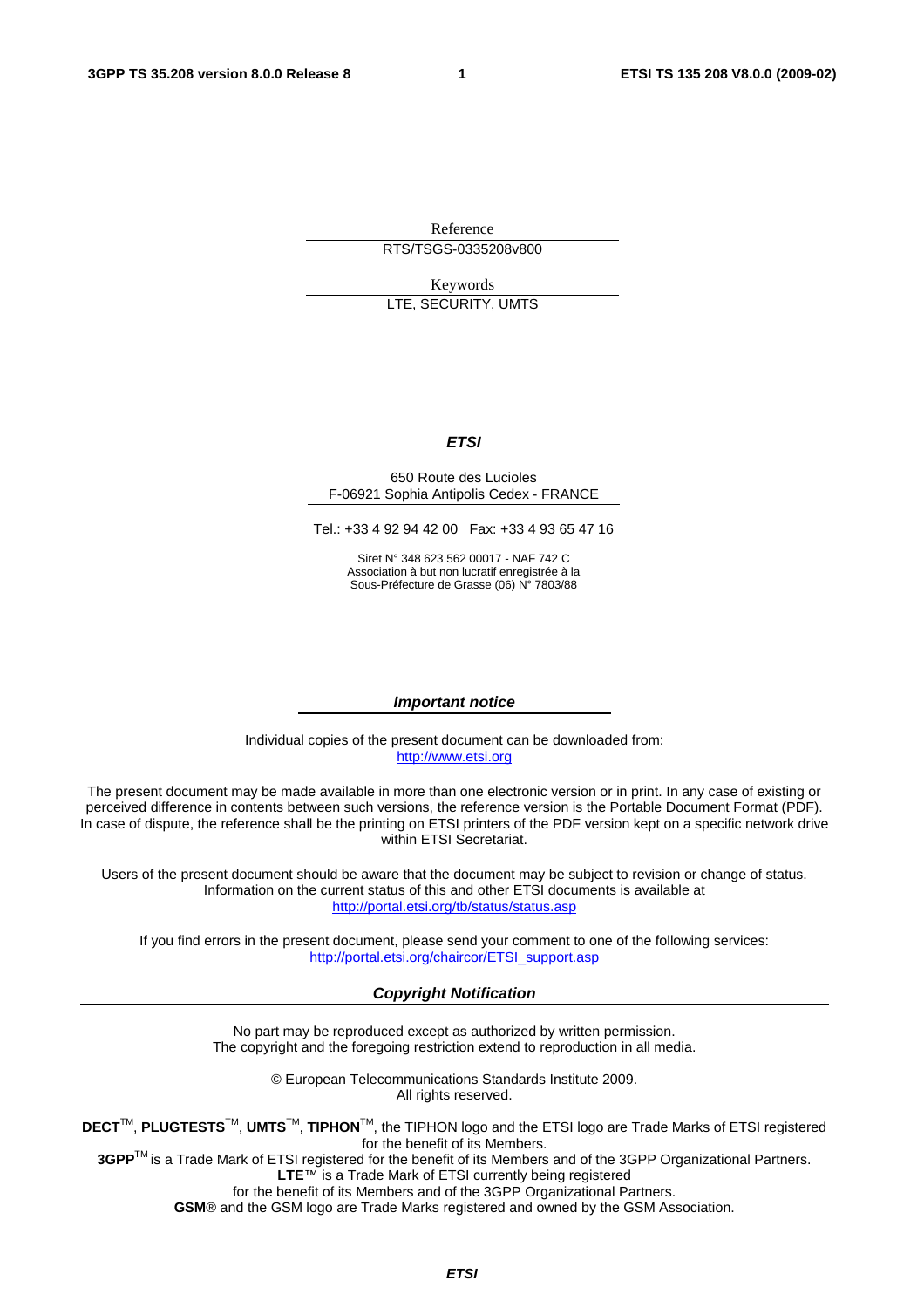## Intellectual Property Rights

IPRs essential or potentially essential to the present document may have been declared to ETSI. The information pertaining to these essential IPRs, if any, is publicly available for **ETSI members and non-members**, and can be found in ETSI SR 000 314: *"Intellectual Property Rights (IPRs); Essential, or potentially Essential, IPRs notified to ETSI in respect of ETSI standards"*, which is available from the ETSI Secretariat. Latest updates are available on the ETSI Web server ([http://webapp.etsi.org/IPR/home.asp\)](http://webapp.etsi.org/IPR/home.asp).

Pursuant to the ETSI IPR Policy, no investigation, including IPR searches, has been carried out by ETSI. No guarantee can be given as to the existence of other IPRs not referenced in ETSI SR 000 314 (or the updates on the ETSI Web server) which are, or may be, or may become, essential to the present document.

## Foreword

This Technical Specification (TS) has been produced by ETSI 3rd Generation Partnership Project (3GPP).

The present document may refer to technical specifications or reports using their 3GPP identities, UMTS identities or GSM identities. These should be interpreted as being references to the corresponding ETSI deliverables.

The cross reference between GSM, UMTS, 3GPP and ETSI identities can be found under [http://webapp.etsi.org/key/queryform.asp.](http://webapp.etsi.org/key/queryform.asp)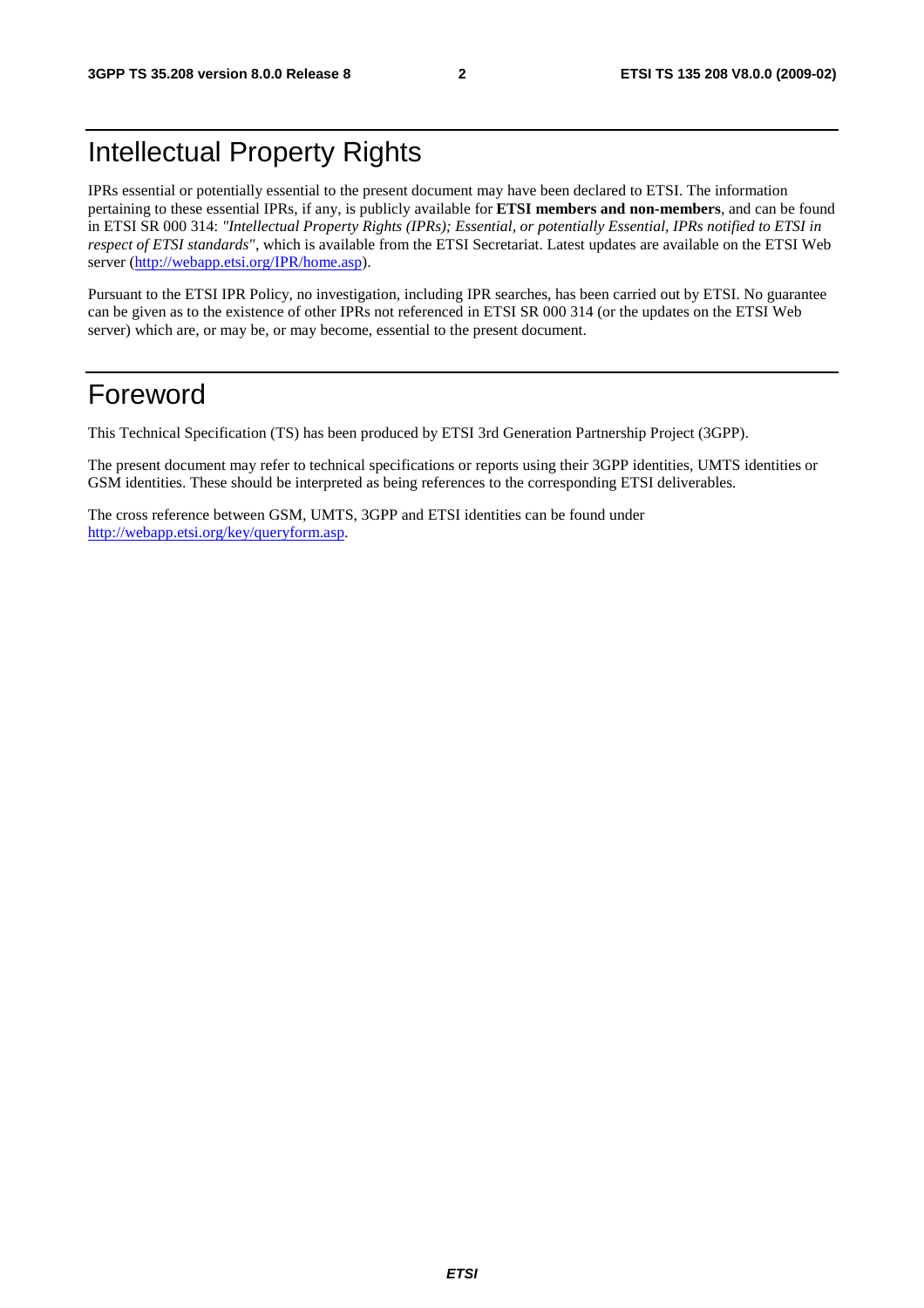$\mathbf{3}$ 

## Contents

|                  | Annex A (informative): |  |  |  |
|------------------|------------------------|--|--|--|
| 4.3.20           |                        |  |  |  |
| 4.3.19           |                        |  |  |  |
| 4.3.18           |                        |  |  |  |
|                  |                        |  |  |  |
| 4.3.16<br>4.3.17 |                        |  |  |  |
| 4.3.15           |                        |  |  |  |
| 4.3.14           |                        |  |  |  |
| 4.3.13           |                        |  |  |  |
| 4.3.12           |                        |  |  |  |
| 4.3.11           |                        |  |  |  |
| 4.3.10           |                        |  |  |  |
| 4.3.9            |                        |  |  |  |
| 4.3.8            |                        |  |  |  |
| 4.3.7            |                        |  |  |  |
| 4.3.6            |                        |  |  |  |
| 4.3.5            |                        |  |  |  |
| 4.3.4            |                        |  |  |  |
| 4.3.3            |                        |  |  |  |
| 4.3.2            |                        |  |  |  |
| 4.3.1            |                        |  |  |  |
| 4.3              |                        |  |  |  |
| 4.2              |                        |  |  |  |
| 4.1              |                        |  |  |  |
| 4                |                        |  |  |  |
|                  |                        |  |  |  |
| 3.3.2            |                        |  |  |  |
| 3.3.1            |                        |  |  |  |
| 3.3              |                        |  |  |  |
| 3.2              |                        |  |  |  |
| 3.1              |                        |  |  |  |
| 3                |                        |  |  |  |
| 2.6              |                        |  |  |  |
| 2.5              |                        |  |  |  |
| 2.4              |                        |  |  |  |
| 2.3              |                        |  |  |  |
| 2.2              |                        |  |  |  |
| 2.1              |                        |  |  |  |
| 2                |                        |  |  |  |
| 1.1              |                        |  |  |  |
| 1                |                        |  |  |  |
|                  |                        |  |  |  |
|                  |                        |  |  |  |
|                  |                        |  |  |  |
|                  |                        |  |  |  |
|                  |                        |  |  |  |
|                  |                        |  |  |  |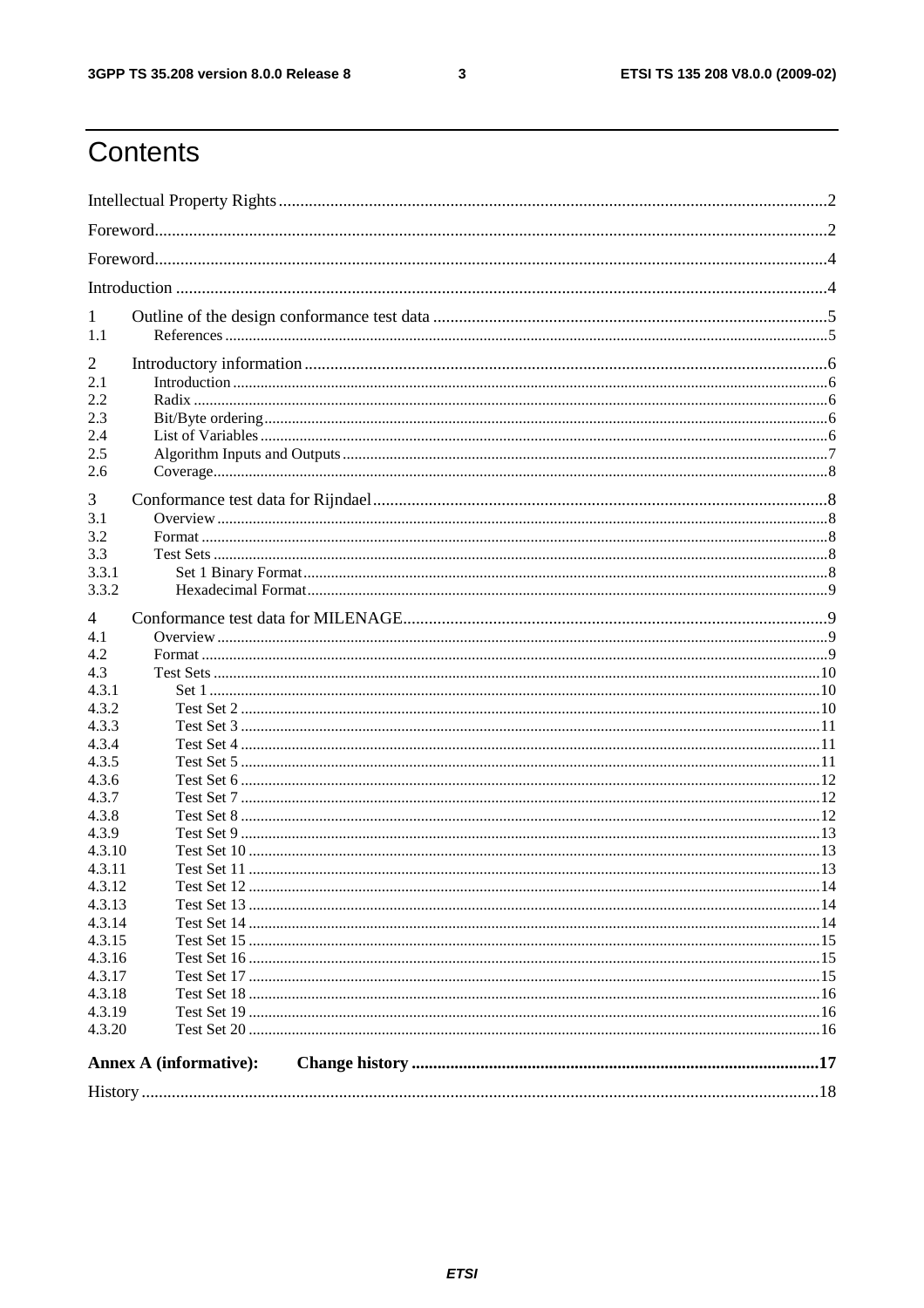## Foreword

This Technical Specification (TS) has been produced by the 3<sup>rd</sup> Generation Partnership Project (3GPP).

The contents of the present document are subject to continuing work within the TSG and may change following formal TSG approval. Should the TSG modify the contents of the present document, it will be re-released by the TSG with an identifying change of release date and an increase in version number as follows:

Version x.y.z

where:

- x the first digit:
	- 1 presented to TSG for information;
	- 2 presented to TSG for approval;
	- 3 or greater indicates TSG approved document under change control.
- y the second digit is incremented for all changes of substance, i.e. technical enhancements, corrections, updates, etc.
- z the third digit is incremented when editorial only changes have been incorporated in the document.

## Introduction

This document has been prepared by the 3GPP Task Force, and contains an example set of algorithms which may be used as the authentication and key generation functions *f1*, *f1\**, *f2*, *f3*, *f4*, *f5* and *f5\**. (It is not mandatory that the particular algorithms specified in this document are used — all seven functions are operator-specifiable rather than being fully standardised). This document is one five, which between them form the entire specification of the example algorithms, entitled:

- 3GPP TS 35.205: "3rd Generation Partnership Project; Technical Specification Group Services and System Aspects; 3G Security; Specification of the MILENAGE Algorithm Set: An example algorithm set for the 3GPP authentication and key generation functions f1, f1\*, f2, f3, f4, f5 and f5\*; Document 1: General".
- 3GPP TS 35.206: "3rd Generation Partnership Project; Technical Specification Group Services and System Aspects; 3G Security; Specification of the MILENAGE Algorithm Set: An example algorithm set for the 3GPP authentication and key generation functions f1,  $f1^*$ ,  $f2$ ,  $f3$ ,  $f4$ ,  $f5$  and  $f5^*$ ; Document 2: Algorithm Specification".
- 3GPP TS 35.207: "3rd Generation Partnership Project; Technical Specification Group Services and System Aspects; 3G Security; Specification of the MILENAGE Algorithm Set: An example algorithm set for the 3GPP authentication and key generation functions f1, f1\*, f2, f3, f4, f5 and f5\*; Document 3: Implementors' Test Data".
- 3GPP TS 35.208: "3rd Generation Partnership Project; Technical Specification Group Services and System Aspects; 3G Security; Specification of the MILENAGE Algorithm Set: An example algorithm set for the 3GPP authentication and key generation functions f1, f1\*, f2, f3, f4, f5 and f5\*; **Document 4: Design Conformance Test Data**".
- 3GPP TR 35.909: "3rd Generation Partnership Project; Technical Specification Group Services and System Aspects; 3G Security; Specification of the MILENAGE Algorithm Set: An example algorithm set for the 3GPP authentication and key generation functions f1,  $f1^*$ ,  $f2$ ,  $f3$ ,  $f4$ ,  $f5$  and  $f5^*$ ; Document 5: Summary and results of design and evaluation".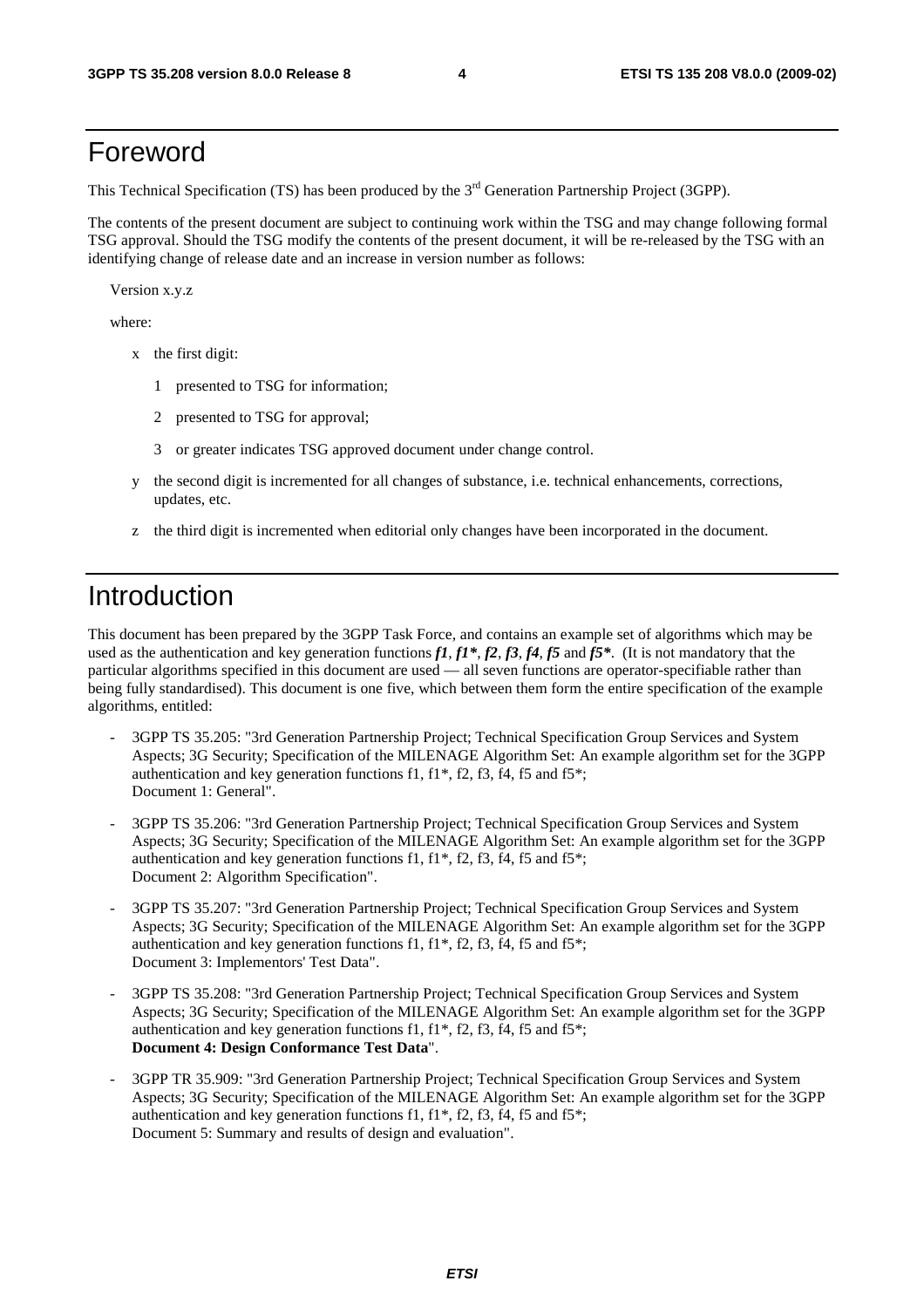## 1 Outline of the design conformance test data

Section 2 introduces the algorithms and describes the notation used in the subsequent sections.

Section 3 provides test data for the cryptographic kernel function Rijndael.

Section 4 provides test data for the MILENAGE authentication and key generation algorithms *f1, f1\*, f2, f3, f4, f5* and *f5\**.

### 1.1 References

The following documents contain provisions which, through reference in this text, constitute provisions of the present document.

- References are either specific (identified by date of publication, edition number, version number, etc.) or non-specific.
- For a specific reference, subsequent revisions do not apply.
- For a non-specific reference, the latest version applies. In the case of a reference to a 3GPP document (including a GSM document), a non-specific reference implicitly refers to the latest version of that document *in the same Release as the present document*.
- [1] 3GPP TS 33.102 v3.5.0: "3rd Generation Partnership Project; Technical Specification Group Services and System Aspects; 3G Security; Security Architecture".
- [2] 3GPP TS 33.105 v3.4.0: "3rd Generation Partnership Project; Technical Specification Group Services and System Aspects; 3G Security; Cryptographic Algorithm Requirements".
- [3] 3GPP TS 35.206: "3rd Generation Partnership Project; Technical Specification Group Services and System Aspects; 3G Security; Specification of the MILENAGE Algorithm Set: An example algorithm set for the 3GPP authentication and key generation functions f1, f1\*, f2, f3, f4, f5 and f5\*; Document 2: Algorithm Specification".
- [4] 3GPP TS 35.207: "3rd Generation Partnership Project; Technical Specification Group Services and System Aspects; 3G Security; Specification of the MILENAGE Algorithm Set: An example algorithm set for the 3GPP authentication and key generation functions f1, f1\*, f2, f3, f4, f5 and f5\*; Document 3: Implementors' Test Data".
- [5] 3GPP TS 35.208: "3rd Generation Partnership Project; Technical Specification Group Services and System Aspects; 3G Security; Specification of the MILENAGE Algorithm Set: An example algorithm set for the 3GPP authentication and key generation functions f1,  $f1^*$ ,  $f2$ ,  $f3$ ,  $f4$ ,  $f5$  and f5\*; Document 4: Design Conformance Test Data" (this document).
- [6] Joan Daemen and Vincent Rijmen: "AES Proposal: Rijndael", available at <http://csrc.nist.gov/encryption/aes/round2/AESAlgs/Rijndael/Rijndael.pdf>or <http://www.esat.kuleuven.ac.be/~rijmen/rijndael/rijndaeldocV2.zip>
- [7] <http://csrc.nist.gov/encryption/aes/>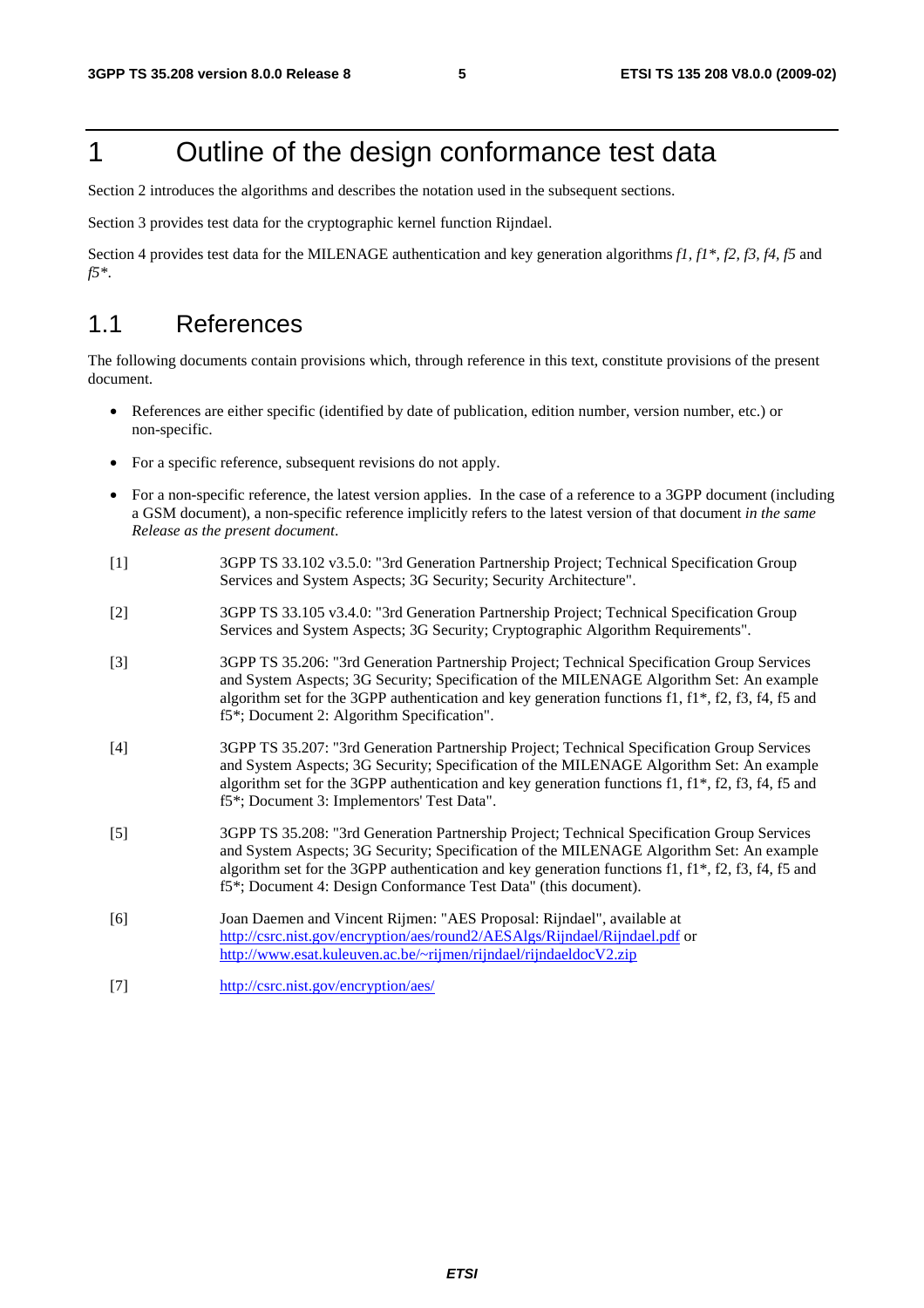## 2 Introductory information

### 2.1 Introduction

Within the security architecture of the 3GPP system there are seven security functions *f1*, *f1\**, *f2*, *f3*, *f4*, *f5* and *f5\**. The operation of these functions falls within the domain of one operator, and the functions are therefore to be specified by each operator rather than being fully standardized. The algorithms specified in this document are examples that may be used by an operator who does not wish to design his own.

The inputs and outputs of all seven algorithms are defined in section 2.5.

This document provides sets of input/output test data for "black box" testing of physical realizations of all algorithms.

## 2.2 Radix

Unless stated otherwise, all test data values presented in this document are in hexadecimal.

## 2.3 Bit/Byte ordering

All data variables in this specification are presented with the most significant bit (or byte) on the left hand side and the least significant bit (or byte) on the right hand side. Where a variable is broken down into a number of substrings, the leftmost (most significant) substring is numbered 0, the next most significant is numbered 1, and so on through to the least significant.

## 2.4 List of Variables

| AK                 | a 48-bit anonymity key that is the output of either of the functions $f5$ and $f5^*$ .                                                                         |
|--------------------|----------------------------------------------------------------------------------------------------------------------------------------------------------------|
| AMF                | a 16-bit authentication management field that is an input to the functions $f1$ and $f1^*$ .                                                                   |
| c1, c2, c3, c4, c5 | 128-bit constants, which are XORed onto intermediate variables.                                                                                                |
| <b>CK</b>          | a 128-bit confidentiality key that is the output of the function $f3$ .                                                                                        |
| IK                 | a 128-bit integrity key that is the output of the function $f4$ .                                                                                              |
| K                  | a 128-bit subscriber key that is an input to the functions $f1, f1^*, f2, f3, f4, f5$ and $f5^*$ .                                                             |
| MAC-A              | a 64-bit network authentication code that is the output of the function $f1$ .                                                                                 |
| MAC-S              | a 64-bit resynchronisation authentication code that is the output of the function $f1^*$ .                                                                     |
| <b>OP</b>          | a 128-bit Operator Variant Algorithm Configuration Field that is a component of the functions $f\mathbf{I}$ ,<br>$f1^*, f2, f3, f4, f5$ and $f5^*$ .           |
| OP <sub>C</sub>    | a 128-bit value derived from $OP$ and $K$ and used within the computation of the functions.                                                                    |
| r1, r2, r3, r4, r5 | integers in the range $0-127$ inclusive, which define amounts by which intermediate variables are<br>cyclically rotated.                                       |
| <b>RAND</b>        | a 128-bit random challenge that is an input to the functions $f1, f1^*, f2, f3, f4, f5$ and $f5^*$ .                                                           |
| <b>RES</b>         | a 64-bit signed response that is the output of the function $f2$ .                                                                                             |
| SQN                | a 48-bit sequence number that is an input to either of the functions $f1$ and $f1^*$ . (For $f1^*$ this input<br>is more precisely called SQN <sub>MS</sub> .) |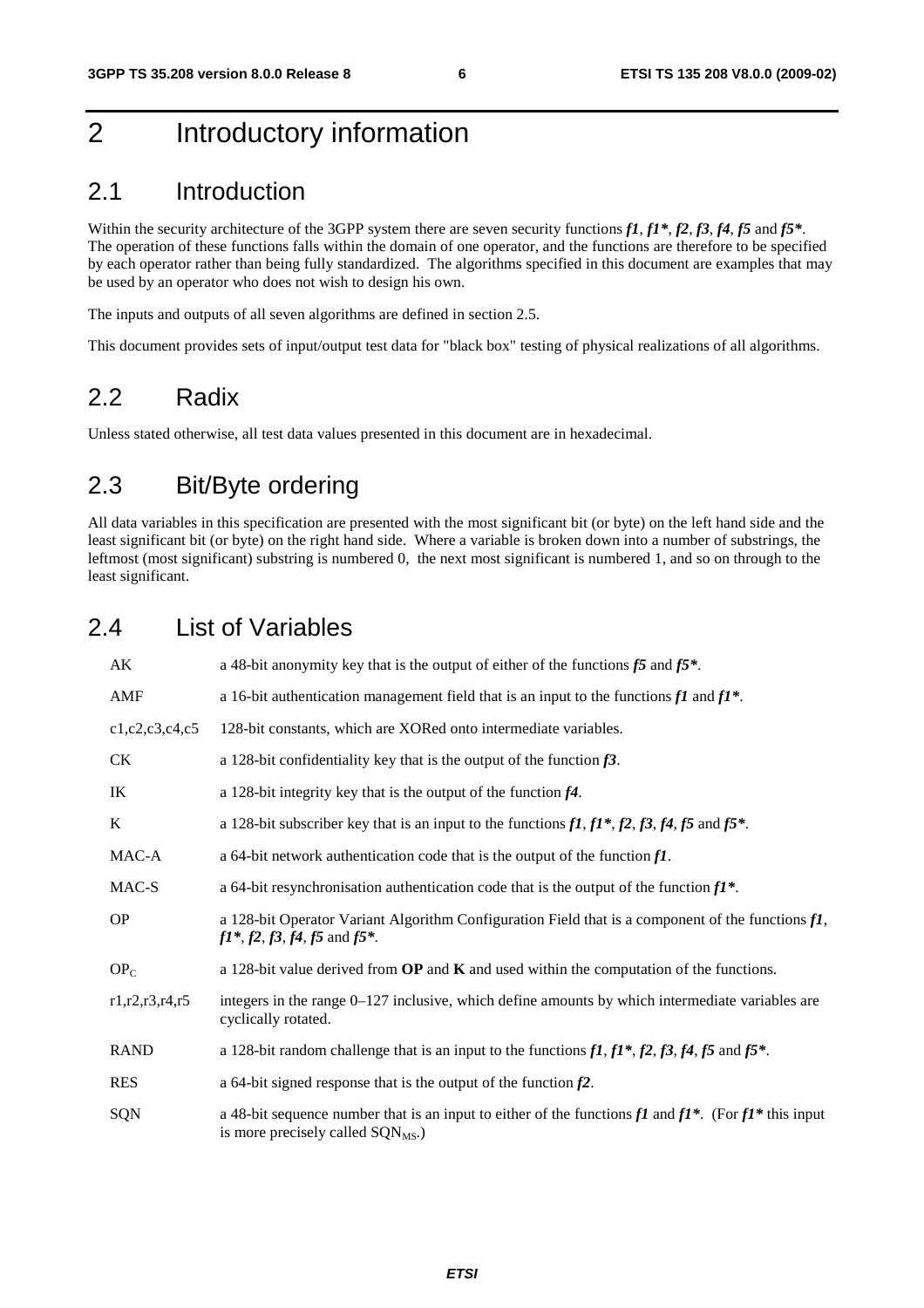## 2.5 Algorithm Inputs and Outputs

The inputs to the algorithms are given in tables 1 and 2, the outputs in tables 3–9 below.

### **Table 1. inputs to** *f1* **and** *f1\**

| <b>Parameter</b> | Size (bits) | <b>Comment</b>                                                                                      |
|------------------|-------------|-----------------------------------------------------------------------------------------------------|
|                  | 128         | Subscriber key K[0]K[127]                                                                           |
| RAND             | 128         | Random challenge RAND[0]RAND[127]                                                                   |
| SQN              | 48          | Sequence number SQN[0]SQN[47]. (For f1* this input is<br>more precisely called SQN <sub>MS</sub> .) |
| AMF              | 16          | Authentication management field AMF[0]AMF[15]                                                       |

#### **Table 2. inputs to** *f2***,** *f3***,** *f4***,** *f5* **and** *f5\**

| <b>Parameter</b> | Size (bits) | Comment                           |  |  |  |
|------------------|-------------|-----------------------------------|--|--|--|
| ΙK               | 128         | Subscriber key K[0]K[127]         |  |  |  |
| I RAND           |             | Random challenge RAND[0]RAND[127] |  |  |  |

#### **Table 3.** *f1* **output**

| <b>Parameter</b> | Size (bits) | Comment                                       |
|------------------|-------------|-----------------------------------------------|
| MAC-A            | 64          | Network authentication code MAC-A[0]MAC-A[63] |

### **Table 4.** *f1\** **output**

| <b>Parameter</b> | Size (bits) | Comment                                       |
|------------------|-------------|-----------------------------------------------|
| MAC-S            | 64          | Resynch authentication code MAC-S[0]MAC-S[63] |

#### **Table 5.** *f2* **output**

| <b>Parameter</b> | Size (bits) | Comment                |
|------------------|-------------|------------------------|
| l RES            | 64          | Response RESI01RESI631 |

### **Table 6.** *f3* **output**

| <b>Parameter</b> | Size (bits) | Comment                          |
|------------------|-------------|----------------------------------|
| $\sim$<br>◡∩     | 128         | Confidentiality key CK[0]CK[127] |

### **Table 7.** *f4* **output**

| <b>Parameter</b> | Size (bits) | Comment                      |
|------------------|-------------|------------------------------|
| ΙK               | 128         | Integrity key $IK[0]IK[127]$ |

### **Table 8.** *f5* **output**

| <b>Parameter</b> | Size (bits) | Comment                   |
|------------------|-------------|---------------------------|
| l AK             | 48          | Anonymity key AK[0]AK[47] |

### **Table 9.** *f5\** **output**

| Parameter | Size (bits) | Comment                           |
|-----------|-------------|-----------------------------------|
| AK        | 48          | Resynch anonymity key AK[0]AK[47] |

Note: Both f5 and f5<sup>\*</sup> outputs are called AK according to reference [2]. In practice only one of them will be calculated in each instance of the authentication and key agreement procedure.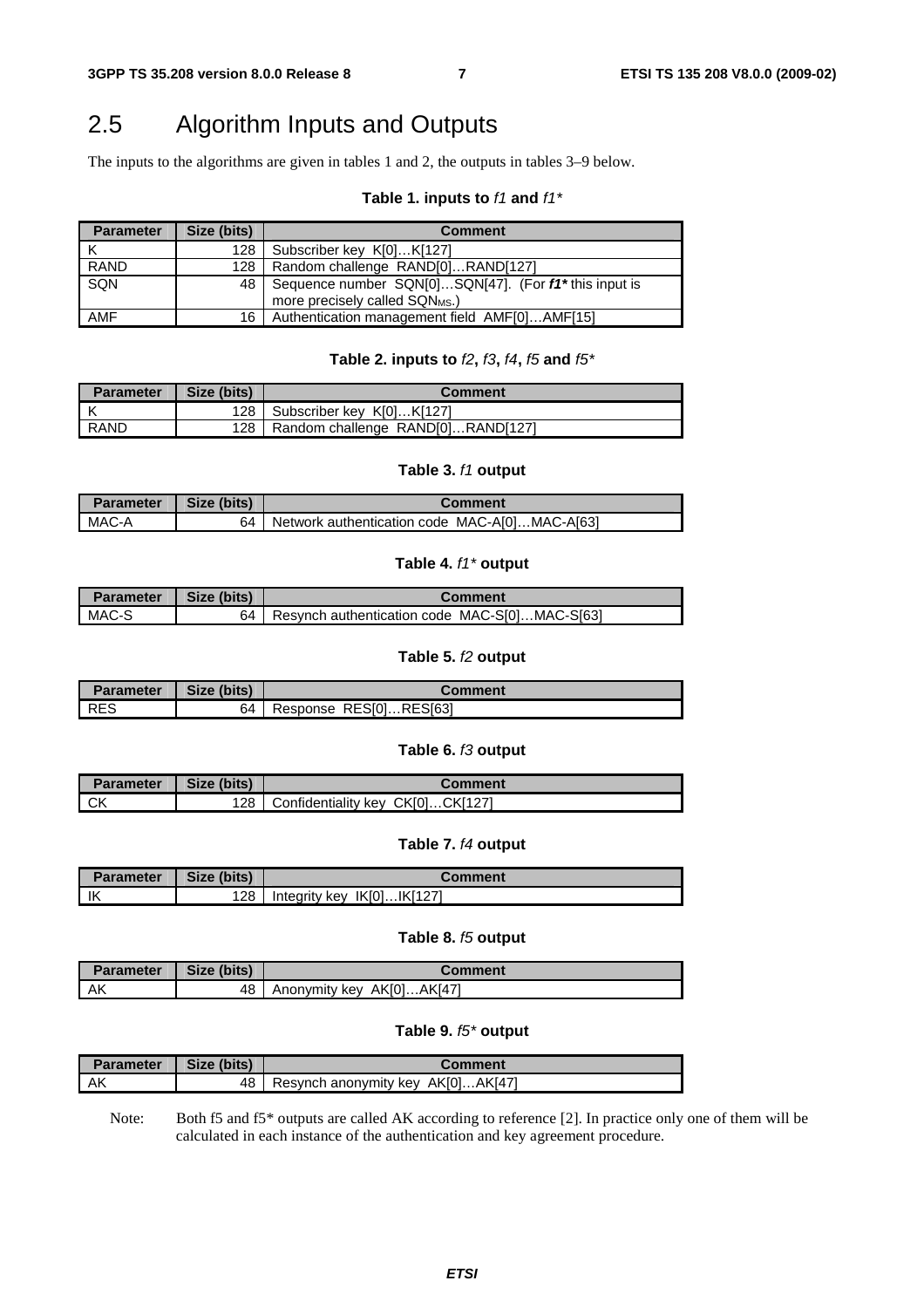## 2.6 Coverage

For each of the algorithms the test data sets have been selected such that, provided the entire set of tests is run:

- Each input bit of the Rijndael kernel function will have been in both the "0" and "1" states.
- Each input bit of the modes (RAND, K, SQN, AMF) will have been in both the "0" and "1" states.
- Every S-Box entry of the Rijndael kernel function will have been used.

## 3 Conformance test data for Rijndael

## 3.1 Overview

The test data sets presented here are for the cryptographic kernel function Rijndael. The first 6 test sets are the same as in document 3: implementors" test data.

## 3.2 Format

The first test set is shown twice, once in binary format, once in hexadecimal format. This is to explicitly show the relationship between the binary data and the hexadecimal representation. The remainder of the test sets are presented in hexadecimal format only. A hexadecimal number will be broken up in two rows of two 32-bit words. For example, the number ee36f7cf037d37d3692f7f0399e7949a will be written as

ee36f7cf 037d37d3 692f7f03 99e7949a.

### 3.3 Test Sets

### 3.3.1 Set 1 Binary Format

|      |  | 00101111 01111111 00000011 10011001 11100111 10010100 10011010 |  |  |  |
|------|--|----------------------------------------------------------------|--|--|--|
|      |  |                                                                |  |  |  |
|      |  |                                                                |  |  |  |
| Key: |  |                                                                |  |  |  |
|      |  | 01011111 00001010 00101110 11100010 00111000 10100110 10111100 |  |  |  |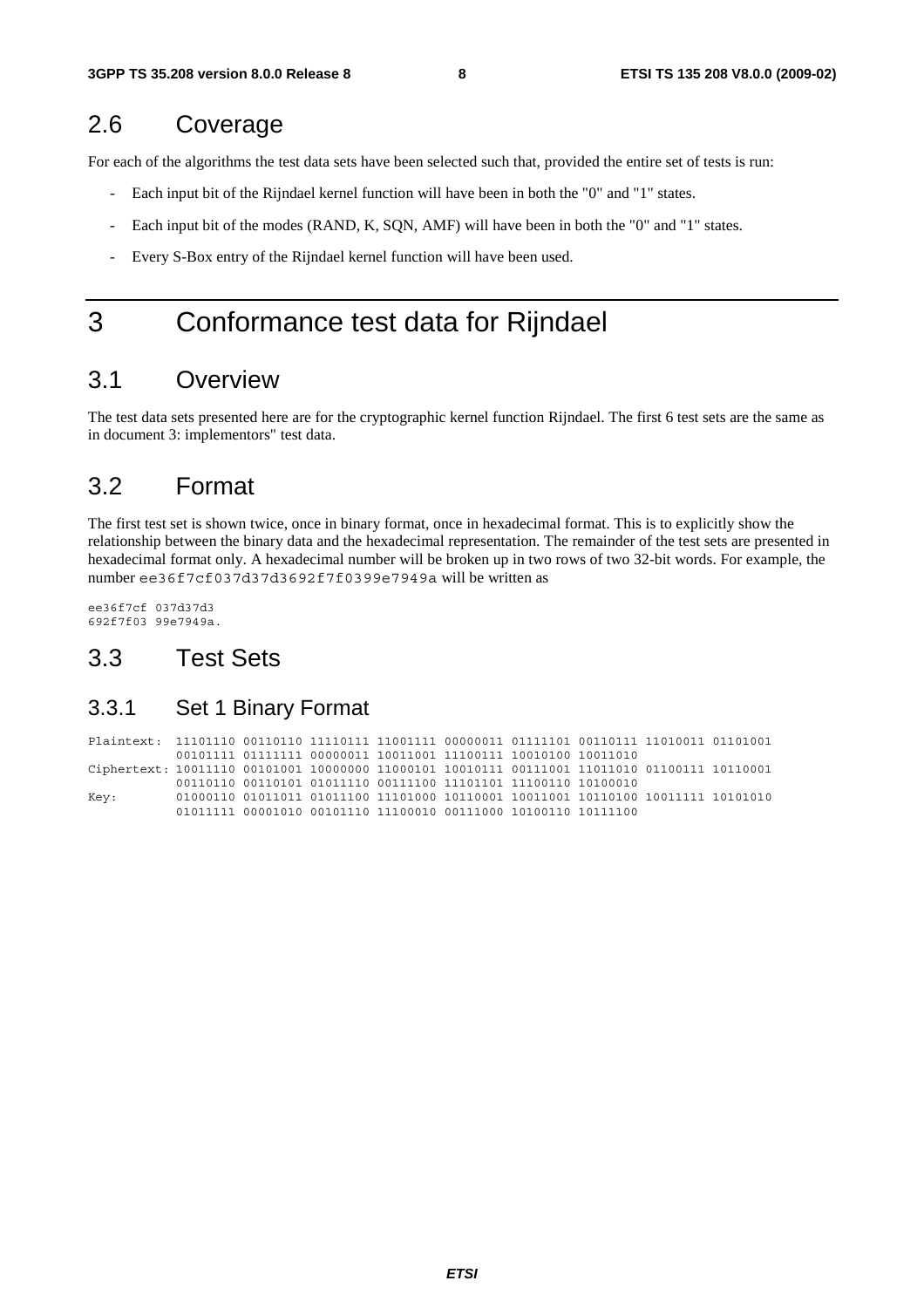### 3.3.2 Hexadecimal Format

| <b>Set</b>     | <b>Plaintext</b>  | <b>Ciphertext</b> | Key               |
|----------------|-------------------|-------------------|-------------------|
|                | ee36f7cf 037d37d3 | 9e2980c5 9739da67 | 465b5ce8 b199b49f |
| 1              | 692f7f03 99e7949a | b136355e 3cede6a2 | aa5f0a2e e238a6bc |
| $\overline{2}$ | 93cc3640 c5d6a521 | 009a9e09 96561525 | 0396eb31 7b6d1c36 |
|                | d81235bd 0882bf0a | f611667b bf79e226 | f19c1c84 cd6ffd16 |
|                | 8f7a8f0d 108b7f2d | 5d9bce85 4decaf0d | fec86ba6 eb707ed0 |
| 3              | 97a53eac c1d958d9 | a93d28b7 e35f608c | 8905757b 1bb44b8f |
|                | 68c98bbf ab628ec1 | db2944cc e8e683cd | 9e5944ae a94b8116 |
| $\overline{4}$ | adf2a3d9 0c34a751 | 03fff199 31a12135 | 5c82fbf9 f32db751 |
| 5              | a840b1dd 60249aa3 | 02bffada 7137c492 | 4ab1deb0 5ca6ceb0 |
|                | 22016b4b 31daf3b8 | c00e8452 d8c76eaa | 51fc98e7 7d026a84 |
| 6              | d66789ef f5996b9c | bdf226fe cf9ff996 | 6c38a116 ac280c45 |
|                | ffd89e0a 77148657 | 1e5c2621 b764efb1 | 4f59332e e35c8c4f |
| $\overline{7}$ | 8cbdb88c 620ffe88 | fe8d6888 b5a5c146 | 523ace48 994925ca |
|                | f8ce0042 a5052568 | efea6660 f7b4e699 | 0495efd5 0c7c71e2 |
| 8              | 83a4dbcc f3ff12e2 | 1c3aff64 cd717a6e | e4aee4fa eeb2f93d |
|                | 154dbf45 512b5a32 | 959c95c8 b9cd7d3f | 43604f5f 2e65ff25 |
| 9              | d117610c 04f5d3d6 | 21bc0073 cc9aa7a3 | b2c211ec 004d0323 |
|                | 1d8cb6bc 910a918b | 81257774 43f8663f | 022e49cc d363c8ff |
| 10             | 9d7cf334 be57ea4d | 1591d87d 8fa69176 | 443c5a67 59e04dc2 |
|                | 37f28c8f 8f0a7259 | eae9fae9 02cd61a4 | c9c6e465 823dd5b6 |
| 11             | 0f3c382c 488efe2d | c59e0669 76d92f8e | 23e5c9b1 8034df64 |
|                | 8ce7eaa7 7093a486 | 567b806f 94fb09d2 | 21f22972 c3bd2d93 |
| 12             | 51c0d9dc cb03b860 | ff00e5a1 a02f7594 | d6856512 fd11bf4f |
|                | 43d378ea 5f0dd0f8 | 3b4a5a1e 39bf5dc3 | 91781e3b 1ea9d8de |
| 13             | 886f7d2c 6f1dc0cc | 3f65bc17 b47b645b | e5e436d4 593ef7cb |
|                | 851fdd41 82e09d99 | 0fbfbfe8 da4269bf | a221cd07 1ccadfdf |
| 14             | dfb0cd05 5b43bd5b | 32976e2e d7fb97b2 | d9c9453e 1b858f22 |
|                | 7a31c294 0174b44f | bcaaba00 80faf1e5 | dab53e20 44e849de |
| 15             | 7ced704d b8df58f4 | 53772447 4cf17c9b | 38fe9997 cbac8d9a |
|                | 4972cecc 0531bc04 | 105673b5 f37581c8 | c4fc78cc 1fcb1e22 |
| 16             | 878d0fee ad58387e | e555cfb7 9663f0ea | 8d493a28 f17cfb7d |
|                | 1b4aaacf b6805e9f | fdcc9665 55d6498d | e5be8354 333a66f4 |
| 17             | 29f852ce 631605e3 | d78106ad 6fdae41c | 5d733139 16bde011 |
|                | 1722fd87 3bc74208 | 95dd2f7b 5b479a79 | c7c26700 0bfe2a9c |
| 18             | 8995e0d7 0281690a | 70b059ad f647d183 | 32448511 c137459f |
|                | 666070db bd6f0f27 | a18512a3 72ae683c | f1d12c17 2cdf7262 |
| 19             | dlce62ef b1010adb | ec7fc8b1 10246889 | 93833efa 7bb1316e |
|                | 2f6eabb2 63e16ee4 | cff7293f e30c8465 | ebb3dbe3 20a5448d |
| 20             | 260a7f00 98fe903e | 91747de6 7effaff8 | 09fa653a cbf5acc8 |
|                | 9bb255f6 56840627 | 578381ef 27e497ec | 3e307caa 6e18aa67 |

## 4 Conformance test data for MILENAGE

## 4.1 Overview

The test data sets presented here are for the seven functions *f1, f1\*, f2, f3, f4, f5* and *f5\**. The first 6 test sets are the same as in document 2: implementors" test data.

## 4.2 Format

Each Test shows the various inputs to the algorithm. This is followed by the configuration field OP, the value  $OP_C = OP \oplus E[OP]_K$  and finally by the function outputs.

The first test set is shown twice, once in binary format, once in hexadecimal format. This is to explicitly show the relationship between the binary data and the hexadecimal representation. The remainder of the test sets are presented in hexadecimal format only.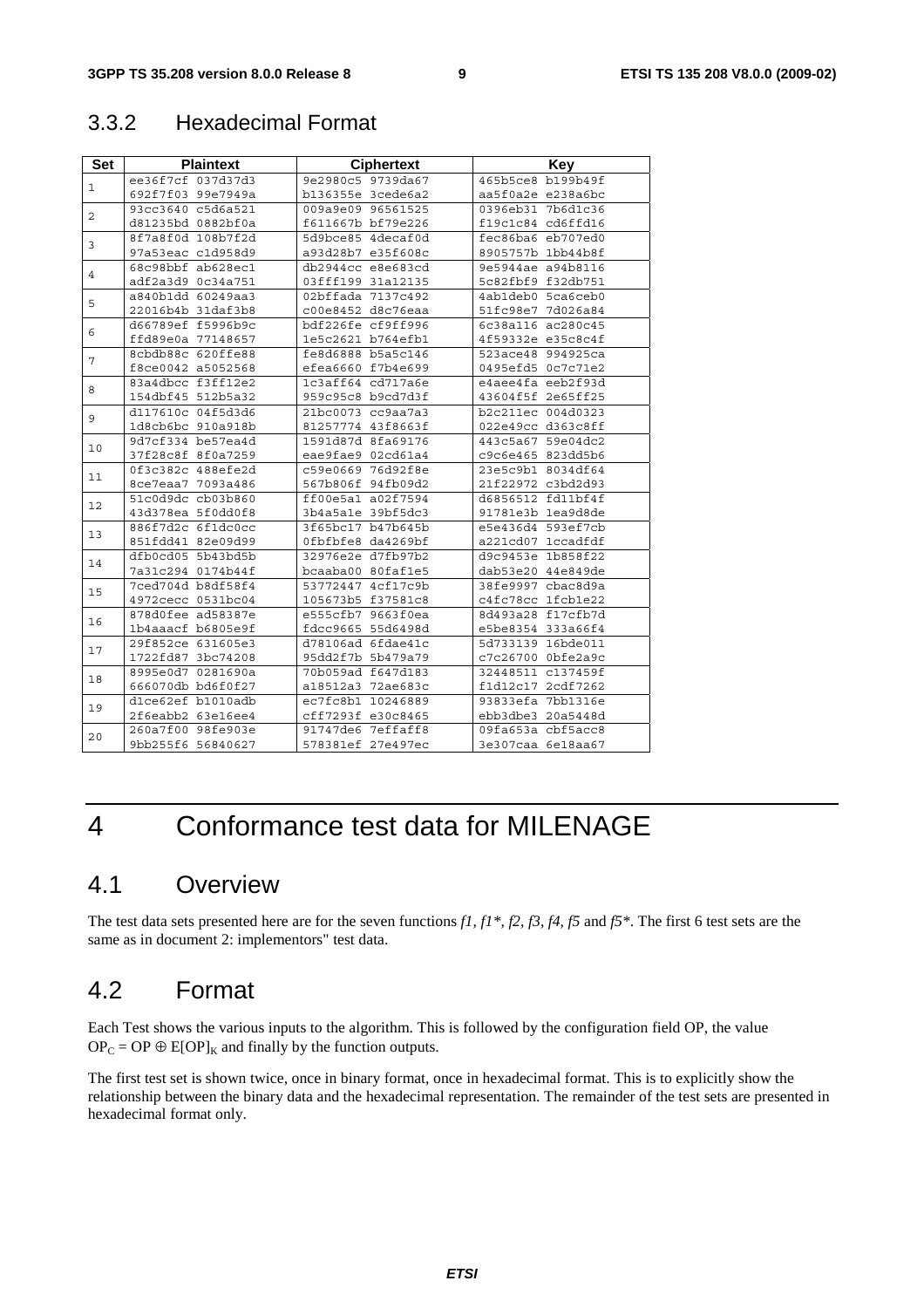## 4.3 Test Sets

## 4.3.1 Set 1

### **Binary Format**

| $\mathbf{K}$ :      |                   |  |                                                       |                                                                         |  |                                                                                           |  |
|---------------------|-------------------|--|-------------------------------------------------------|-------------------------------------------------------------------------|--|-------------------------------------------------------------------------------------------|--|
|                     |                   |  | 00001010 00101110 11100010 00111000 10100110 10111100 |                                                                         |  |                                                                                           |  |
|                     |                   |  |                                                       |                                                                         |  |                                                                                           |  |
|                     |                   |  |                                                       |                                                                         |  |                                                                                           |  |
| SQN:                |                   |  |                                                       |                                                                         |  |                                                                                           |  |
| AMF:                | 10111001 10111001 |  |                                                       |                                                                         |  |                                                                                           |  |
| OP:                 |                   |  |                                                       |                                                                         |  |                                                                                           |  |
|                     |                   |  | 01100111 01101010 11000111 00101100 10110011 00011000 |                                                                         |  |                                                                                           |  |
| $OPc$ :             |                   |  |                                                       |                                                                         |  |                                                                                           |  |
|                     |                   |  | 10011001 01001110 00110111 10100000 00101011 10101111 |                                                                         |  |                                                                                           |  |
| $f1$ :              |                   |  |                                                       | 01001010 10011111 11111010 11000011 01010100 11011111 10101111 10110011 |  |                                                                                           |  |
| $f1^*$ :            |                   |  |                                                       | 00000001 11001111 10101111 10011110 11000100 11101000 01110001 11101001 |  |                                                                                           |  |
| $f2$ :              |                   |  |                                                       |                                                                         |  |                                                                                           |  |
| f5:                 |                   |  | 10101010 01101000 10011100 01100100 10000011 01110000 |                                                                         |  |                                                                                           |  |
| f3:                 |                   |  |                                                       |                                                                         |  | 10110100 00001011 10101001 10100011 11000101 10001011 00101010 00000101 10111011 11110000 |  |
|                     |                   |  | 11011001 10000111 10110010 00011011 11111000 11001011 |                                                                         |  |                                                                                           |  |
| $f4$ :              |                   |  |                                                       |                                                                         |  |                                                                                           |  |
|                     |                   |  | 01110010 01110001 00011100 01101101 00110100 01000001 |                                                                         |  |                                                                                           |  |
| $f5$ <sup>*</sup> : |                   |  |                                                       |                                                                         |  |                                                                                           |  |

### **Hexadecimal Format**

| Variable        | Value                               |
|-----------------|-------------------------------------|
| Κ               | 465b5ce8 b199b49f aa5f0a2e e238a6bc |
| <b>RAND</b>     | 23553cbe 9637a89d 218ae64d ae47bf35 |
| SQN             | ff9bb4d0 b607                       |
| <b>AMF</b>      | b9b9                                |
| OP.             | cdc202d5 123e20f6 2b6d676a c72cb318 |
| OP <sub>C</sub> | cd63cb71 954a9f4e 48a5994e 37a02baf |
| f1              | 4a9ffac3 54dfafb3                   |
| $f1^*$          | 01cfaf9e c4e871e9                   |
| f2              | a54211d5 e3ba50bf                   |
| f5              | aa689c64 8370                       |
| f3              | b40ba9a3 c58b2a05 bbf0d987 b21bf8cb |
| f4              | f769bcd7 51044604 12767271 1c6d3441 |
| $f5^*$          | 451e8bec a43b                       |

## 4.3.2 Test Set 2

| Variable        | Value                               |
|-----------------|-------------------------------------|
| ĸ               | 465b5ce8 b199b49f aa5f0a2e e238a6bc |
| <b>RAND</b>     | 23553cbe 9637a89d 218ae64d ae47bf35 |
| SQN             | ff9bb4d0 b607                       |
| <b>AMF</b>      | b9b9                                |
| OP.             | cdc202d5 123e20f6 2b6d676a c72cb318 |
| OP <sub>c</sub> | cd63cb71 954a9f4e 48a5994e 37a02baf |
| f1              | 4a9ffac3 54dfafb3                   |
| $f1^*$          | 01cfaf9e c4e871e9                   |
| f2              | a54211d5 e3ba50bf                   |
| f5              | aa689c64 8370                       |
| fЗ              | b40ba9a3 c58b2a05 bbf0d987 b21bf8cb |
| f4              | f769bcd7 51044604 12767271 1c6d3441 |
| $f5*$           | 451e8bec a43b                       |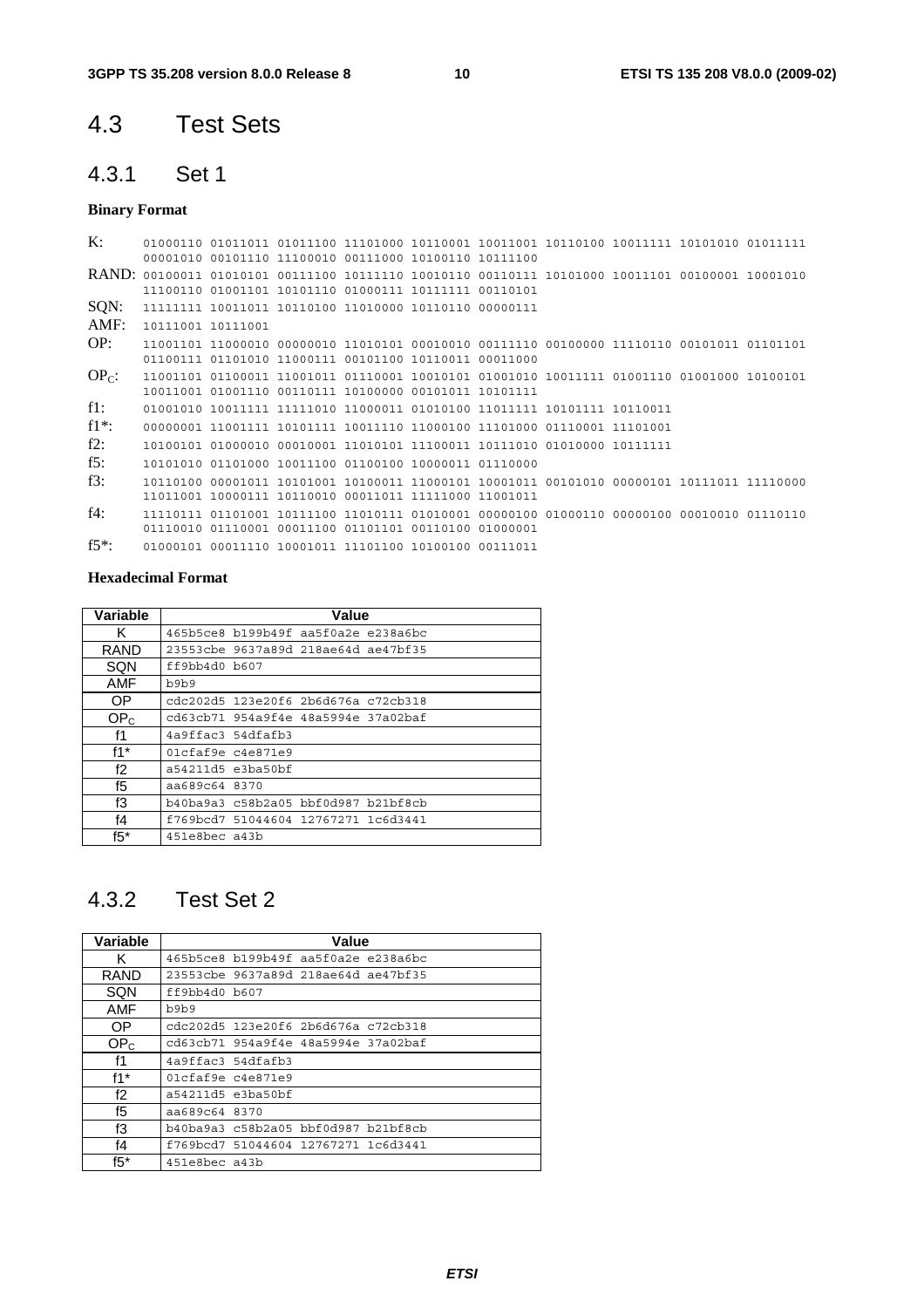## 4.3.3 Test Set 3

| Variable        | Value                               |
|-----------------|-------------------------------------|
| ĸ               | fec86ba6 eb707ed0 8905757b 1bb44b8f |
| <b>RAND</b>     | 9f7c8d02 laccf4db 213ccff0 c7f71a6a |
| SQN             | 9d027759 5ffc                       |
| AMF             | 725c                                |
| OP.             | dbc59adc b6f9a0ef 735477b7 fadf8374 |
| OP <sub>c</sub> | 1006020f 0a478bf6 b699f15c 062e42b3 |
| f1              | 9cabc3e9 9baf7281                   |
| $f1^*$          | 95814ba2 b3044324                   |
| f2              | 8011c48c 0c214ed2                   |
| f5              | 33484dc2 136b                       |
| f3              | 5dbdbb29 54e8f3cd e665b046 179a5098 |
| f4              | 59a92d3b 476a0443 487055cf 88b2307b |
| $f5^*$          | deacdd84 8cc6                       |

## 4.3.4 Test Set 4

| Variable        | Value                               |
|-----------------|-------------------------------------|
| K               | 9e5944ae a94b8116 5c82fbf9 f32db751 |
| RAND            | ce83dbc5 4ac0274a 157c17f8 0d017bd6 |
| SQN             | $0b604a81$ eca8                     |
| <b>AMF</b>      | 9e09                                |
| OP.             | 223014c5 806694c0 07caleee f57f004f |
| OP <sub>c</sub> | a64a507a e1a2a98b b88eb421 0135dc87 |
| f1              | 74a58220 cba84c49                   |
| $f1^*$          | ac2cc74a 96871837                   |
| f2              | f365cd68 3cd92e96                   |
| f5              | f0b9c08a d02e                       |
| f3              | e203edb3 971574f5 a94b0d61 b816345d |
| f <sub>4</sub>  | 0c4524ad eac041c4 dd830d20 854fc46b |
| $f5^*$          | 6085a86c 6f63                       |

## 4.3.5 Test Set 5

| Variable        | Value                               |
|-----------------|-------------------------------------|
| ĸ               | 4ab1deb0 5ca6ceb0 51fc98e7 7d026a84 |
| <b>RAND</b>     | 74b0cd60 31a1c833 9b2b6ce2 b8c4a186 |
| SQN             | e880a1b5 80b6                       |
| AMF             | 9f07                                |
| OP.             | 2d16c5cd 1fdf6b22 383584e3 bef2a8d8 |
| OP <sub>C</sub> | dcf07cbd 51855290 b92a07a9 891e523e |
| f1              | 49e785dd 12626ef2                   |
| $f1^*$          | 9e857903 36bb3fa2                   |
| f2              | 5860fc1b ce351e7e                   |
| f5              | 31e11a60 9118                       |
| f3              | 7657766b 373d1c21 38f307e3 de9242f9 |
| f4              | 1c42e960 d89b8fa9 9f2744e0 708ccb53 |
| $f5*$           | fe2555e5 4aa9                       |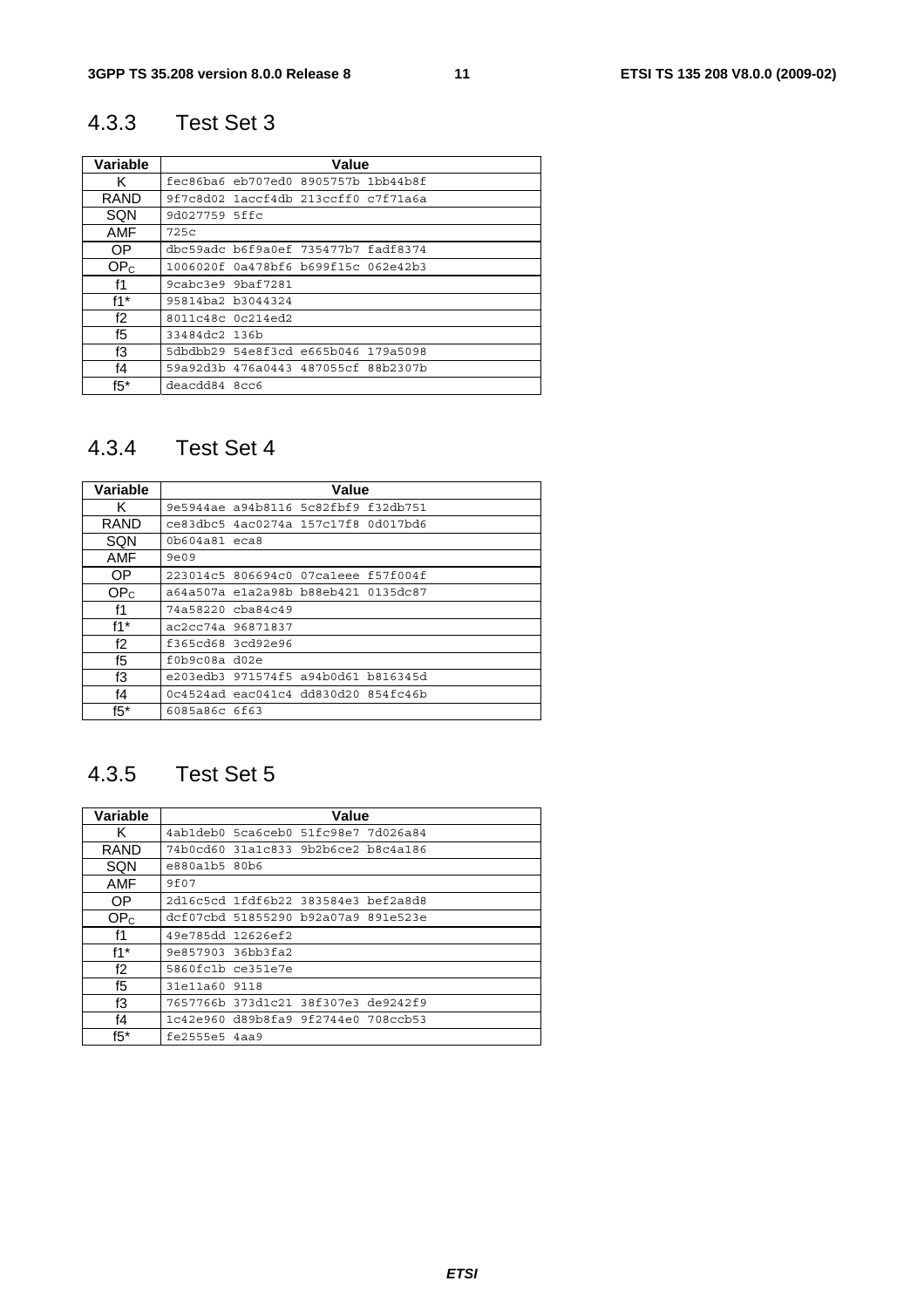## 4.3.6 Test Set 6

| Variable        | Value                               |
|-----------------|-------------------------------------|
| ĸ               | 6c38a116 ac280c45 4f59332e e35c8c4f |
| <b>RAND</b>     | ee6466bc 96202c5a 557abbef f8babf63 |
| SQN             | 414b9822 2181                       |
| AMF             | 4464                                |
| OP.             | 1ba00a1a 7c6700ac 8c3ff3e9 6ad08725 |
| OP <sub>c</sub> | 3803ef53 63b947c6 aaa225e5 8fae3934 |
| f1              | 078adfb4 88241a57                   |
| $f1^*$          | 80246b8d 0186bcf1                   |
| f2              | 16c8233f 05a0ac28                   |
| f5              | 45b0f69a b06c                       |
| fЗ              | 3f8c7587 fe8e4b23 3af676ae de30ba3b |
| f4              | a7466cc1 e6b2a133 7d49d3b6 6e95d7b4 |
| $f5^*$          | 1f53cd2b 1113                       |

## 4.3.7 Test Set 7

| Variable        | Value                               |
|-----------------|-------------------------------------|
| K               | 2d609d4d b0ac5bf0 d2c0de26 7014de0d |
| <b>RAND</b>     | 194aa756 013896b7 4b4a2a3b 0af4539e |
| SQN             | 6bf69438 c2e4                       |
| <b>AMF</b>      | 5f67                                |
| 0P              | 460a4838 5427aa39 264aac8e fc9e73e8 |
| OP <sub>c</sub> | c35a0ab0 bcbfc925 2caff15f 24efbde0 |
| f1              | bd07d300 3b9e5cc3                   |
| $f1^*$          | $bcb6c2fc$ ad $152250$              |
| f2              | 8c25a16c d918a1df                   |
| f5              | 7e6455f3 4cf3                       |
| f3              | 4cd08460 20f8fa07 31dd47cb dc6be411 |
| $f_4$           | 88ab80a4 15f15c73 711254a1 d388f696 |
| $f5^*$          | dc6dd01e 8f15                       |

## 4.3.8 Test Set 8

| Variable        | Value                               |
|-----------------|-------------------------------------|
| ĸ               | a530a7fe 428fad10 82c45edd fce13884 |
| <b>RAND</b>     | 3a4c2b32 45c50eb5 c71d0863 9395764d |
| SQN             | f63f5d76 8784                       |
| AMF             | b90e                                |
| OP.             | 511c6c4e 83e38c89 b1c5d8dd e62426fa |
| OP <sub>C</sub> | 27953e49 bc8af6dc c6e730eb 80286be3 |
| f1              | 53761fbd 679b0bad                   |
| $f1^*$          | 21adfd33 4a10e7ce                   |
| f2              | a63241e1 ffc3e5ab                   |
| f <sub>5</sub>  | 88196c47 986f                       |
| f3              | 10f05bab 75a99a5f bb98a9c2 87679c3b |
| f4              | f9ec0865 eb32f223 69cade40 c59c3a44 |
| $f5*$           | c987a3d2 3115                       |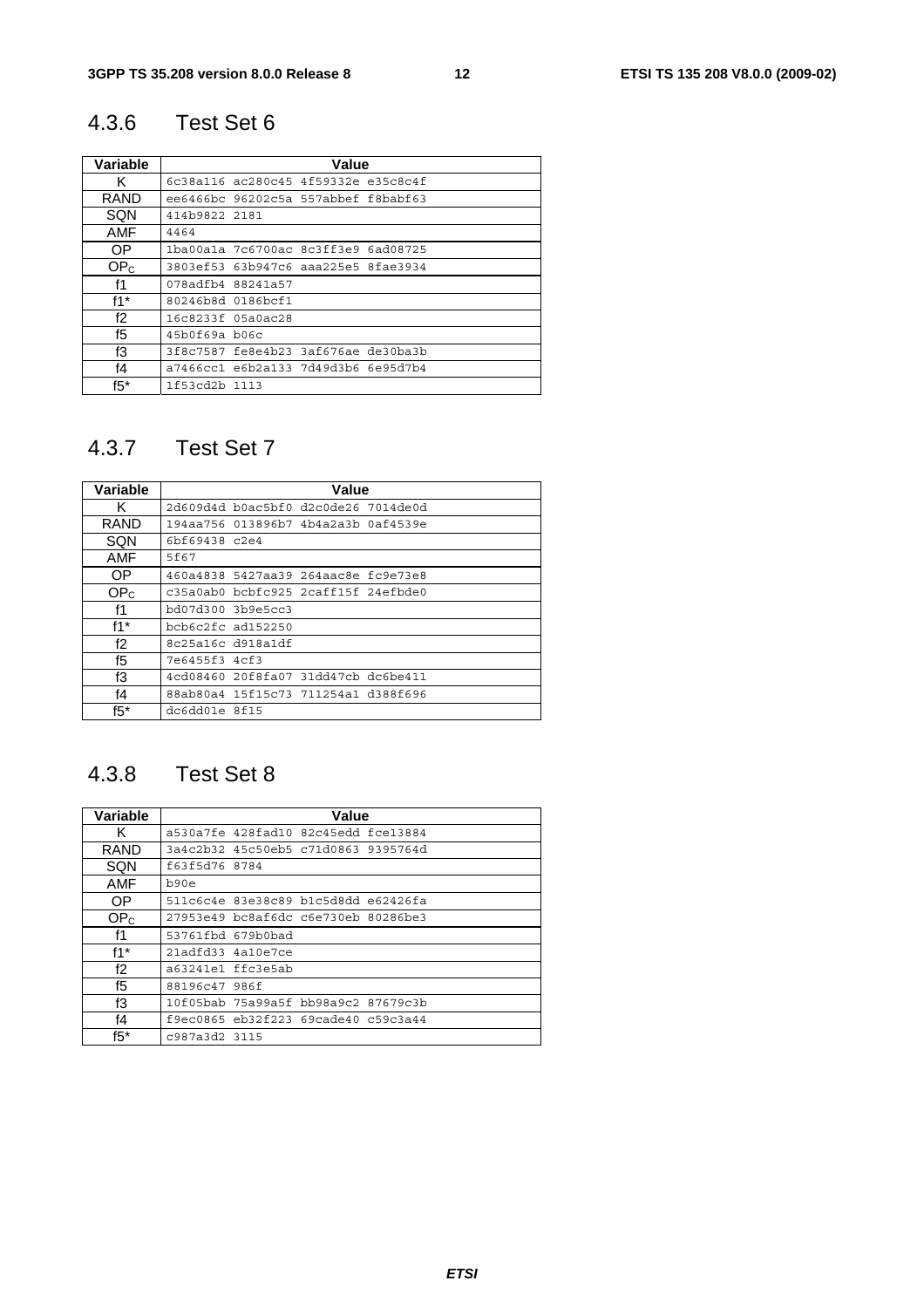## 4.3.9 Test Set 9

| Variable        | Value                               |
|-----------------|-------------------------------------|
| K               | d9151cf0 4896e258 30bf2e08 267b8360 |
| RAND            | f761e5e9 3d603feb 730e2755 6cb8a2ca |
| SQN             | 47ee0199 820a                       |
| AMF             | 9113                                |
| OP.             | 75fc2233 a44294ee 8e6de25c 4353d26b |
| OP <sub>c</sub> | c4c93eff e8a08138 c203d4c2 7ce4e3d9 |
| f1              | 66cc4be4 4862af1f                   |
| $f1^*$          | 7a4b8d7a 8753f246                   |
| f2              | 4a90b217 1ac83a76                   |
| f5              | 82a0f528 7a71                       |
| f3              | 71236b71 29f9b22a b77ea7a5 4c96da22 |
| f4              | 90527eba a5588968 db417273 25a04d9e |
| $f5^*$          | 527dbf41 f35f                       |

## 4.3.10 Test Set 10

| Variable        | Value                               |
|-----------------|-------------------------------------|
| Κ               | a0e2971b 6822e8d3 54a18cc2 35624ecb |
| <b>RAND</b>     | 08eff828 b13fdb56 2722c65c 7f30a9b2 |
| SQN             | db5c0664 81e0                       |
| AMF             | 716b                                |
| OP.             | 323792fa ca21fb4d 5d6f13c1 45a9d2c1 |
| OP <sub>C</sub> | 82a26f22 bba9e948 8f949a10 d98e9cc4 |
| f1              | 9485fe24 621cb9f6                   |
| $f1^*$          | bce325ce 03e2e9b9                   |
| f2              | 4bc2212d 8624910a                   |
| f5              | a2f858aa 9e5d                       |
| fЗ              | 08cef6d0 04ec6147 1a3c3cda 048137fa |
| $f_4$           | ed0318ca 5deb9206 272f6e8f a64ba411 |
| $f5^*$          | 74e76fbb ec38                       |

## 4.3.11 Test Set 11

| Variable        | Value                               |  |  |  |  |
|-----------------|-------------------------------------|--|--|--|--|
| ĸ               | 0da6f7ba 86d5eac8 a19cf563 ac58642d |  |  |  |  |
| RAND            | 679ac4db acd7d233 ff9d6806 f4149ce3 |  |  |  |  |
| SQN             | 6e2331d6 92ad                       |  |  |  |  |
| AMF             | 224a                                |  |  |  |  |
| OP.             | 4b9a26fa 459e3acb ff36f401 5de3bdc1 |  |  |  |  |
| OP <sub>c</sub> | 0db1071f 8767562c a43a0a64 c41e8d08 |  |  |  |  |
| f1              | 2831d7ae 9088e492                   |  |  |  |  |
| $f1^*$          | 9b2e1695 1135d523                   |  |  |  |  |
| f2              | 6fc30fee 6d123523                   |  |  |  |  |
| f5              | 4c539a26 e1fa                       |  |  |  |  |
| f3              | 69b1cae7 c7429d97 5e245cac b05a517c |  |  |  |  |
| f4              | 74f24e8c 26df58e1 b38d7dcd 4f1b7fbd |  |  |  |  |
| $f5*$           | 07861e12 6928                       |  |  |  |  |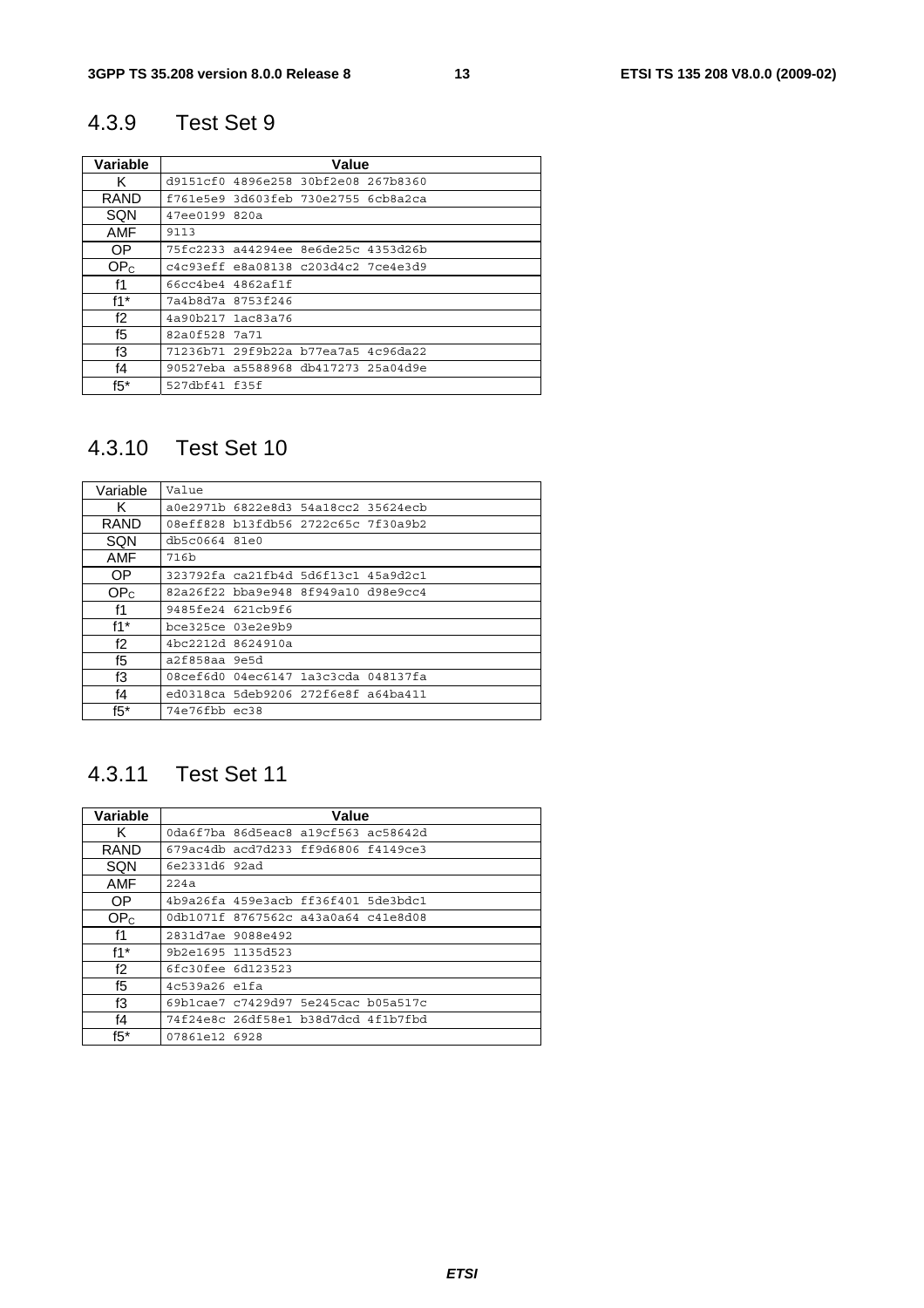## 4.3.12 Test Set 12

| Variable        | Value                               |  |  |  |  |  |
|-----------------|-------------------------------------|--|--|--|--|--|
| ĸ               | 77b45843 c88e58c1 0d202684 515ed430 |  |  |  |  |  |
| RAND            | 4c47eb30 76dc55fe 5106cb20 34b8cd78 |  |  |  |  |  |
| SQN             | fela8731 005d                       |  |  |  |  |  |
| <b>AMF</b>      | ad25                                |  |  |  |  |  |
| OP.             | bf3286c7 a51409ce 95724d50 3bfe6e70 |  |  |  |  |  |
| OP <sub>c</sub> | d483afae 562409a3 26b5bb0b 20c4d762 |  |  |  |  |  |
| f1              | 08332d7e 9f484570                   |  |  |  |  |  |
| $f1^*$          | ed41b734 489d5207                   |  |  |  |  |  |
| f2              | aefa357b eac2a87a                   |  |  |  |  |  |
| f5              | 30ff25cd adf6                       |  |  |  |  |  |
| fЗ              | 908c43f0 569cb8f7 4bc971e7 06c36c5f |  |  |  |  |  |
| f4              | c251df0d 888dd932 9bcf4665 5b226e40 |  |  |  |  |  |
| $f5^*$          | e84ed0d4 677e                       |  |  |  |  |  |

## 4.3.13 Test Set 13

| Variable        | Value                               |  |  |  |  |
|-----------------|-------------------------------------|--|--|--|--|
| K               | 729b1772 9270dd87 ccdf1bfe 29b4e9bb |  |  |  |  |
| <b>RAND</b>     | 311c4c92 9744d675 b720f3b7 e9b1cbd0 |  |  |  |  |
| SQN             | C85c4cf6 5916                       |  |  |  |  |
| <b>AMF</b>      | 5 <sub>bb2</sub>                    |  |  |  |  |
| OP.             | d04c9c35 bd2262fa 810d2924 d036fd13 |  |  |  |  |
| OP <sub>c</sub> | 228c2f2f 06ac3268 a9e616ee 16db4ba1 |  |  |  |  |
| f1              | ff794fe2 f827ebf8                   |  |  |  |  |
| $f1^*$          | 24fe4dc6 1e874b52                   |  |  |  |  |
| f2              | 98dbbd09 9b3b408d                   |  |  |  |  |
| f5              | 5380d158 cfe3                       |  |  |  |  |
| fЗ              | 44c0f23c 5493cfd2 41e48f19 7e1d1012 |  |  |  |  |
| f4              | 0c9fb816 13884c25 35dd0eab f3b440d8 |  |  |  |  |
| $f5^*$          | 87ac3b55 9fb6                       |  |  |  |  |

## 4.3.14 Test Set 14

| Variable        | Value                               |  |  |  |  |
|-----------------|-------------------------------------|--|--|--|--|
| Κ               | d32dd23e 89dc6623 54ca12eb 79dd32fa |  |  |  |  |
| <b>RAND</b>     | cf7d0ab1 d9430695 0bf12018 fbd46887 |  |  |  |  |
| SQN             | 484107e5 6a43                       |  |  |  |  |
| AMF             | b5e6                                |  |  |  |  |
| <b>OP</b>       | fe75905b 9da47d35 6236d031 4e09c32e |  |  |  |  |
| OP <sub>C</sub> | d22a4b41 80a53257 08a5ff70 d9f67ec7 |  |  |  |  |
| f1              | cf19d62b 6a809866                   |  |  |  |  |
| $f1^*$          | 5d269537 e45e2ce6                   |  |  |  |  |
| f2              | af4a411e 1139f2c2                   |  |  |  |  |
| f5              | 217af492 72ad                       |  |  |  |  |
| f3              | 5af86b80 edb70df5 292cc112 1cbad50c |  |  |  |  |
| f4              | 7f4d6ae7 440e1878 9a8b75ad 3f42f03a |  |  |  |  |
| $f5^*$          | 900e101c 677e                       |  |  |  |  |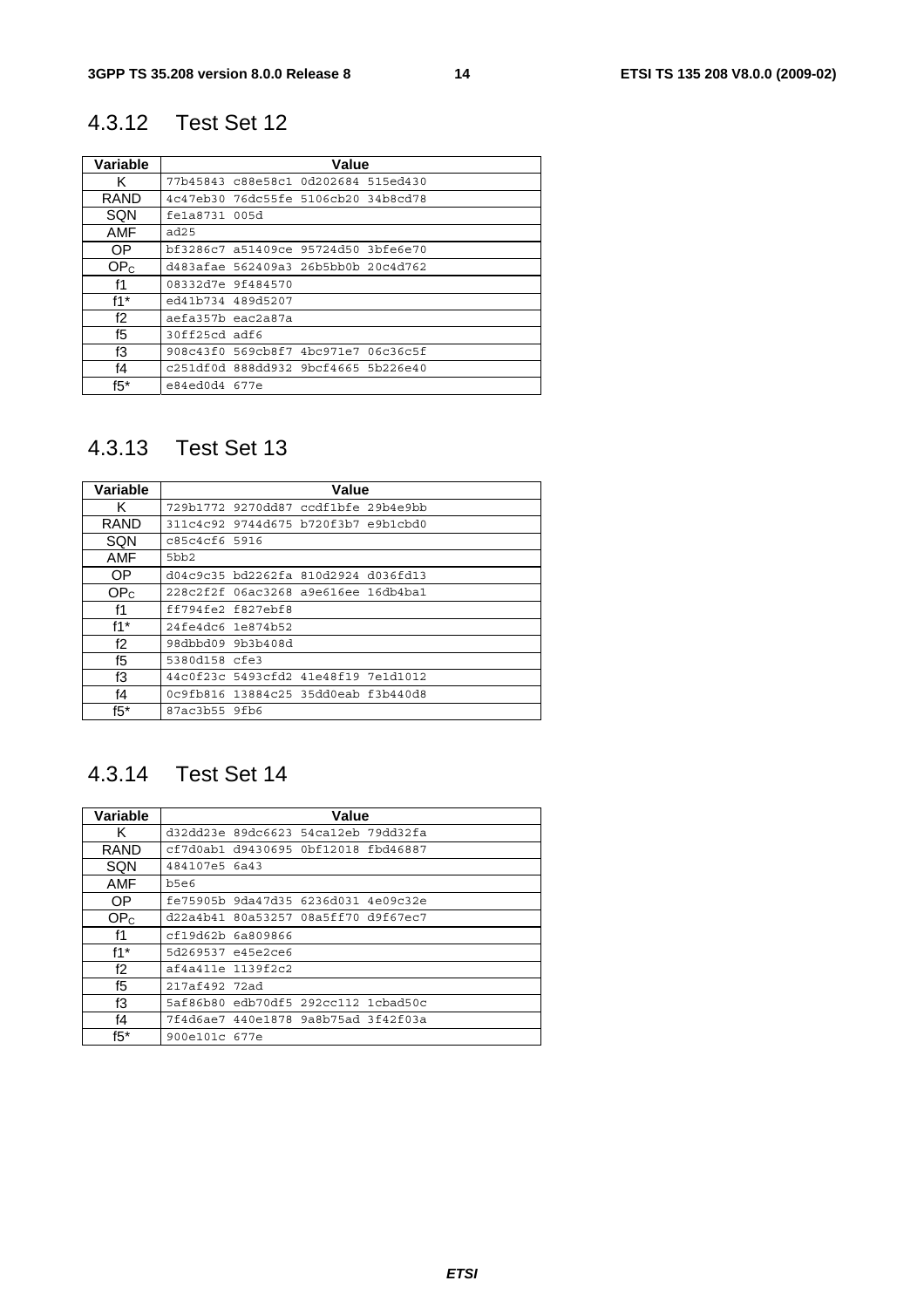## 4.3.15 Test Set 15

| Variable        | Value                               |  |  |  |  |
|-----------------|-------------------------------------|--|--|--|--|
| K               | af7c65e1 927221de 591187a2 c5987a53 |  |  |  |  |
| RAND            | 1f0f8578 464fd59b 64bed2d0 9436b57a |  |  |  |  |
| SQN             | 3d627b01 418d                       |  |  |  |  |
| AMF             | 84f6                                |  |  |  |  |
| OP.             | 0c7acb8d 95b7d4a3 1c5aca6d 26345a88 |  |  |  |  |
| OP <sub>c</sub> | a4cf5c81 55c08a7e ff418e54 43b98e55 |  |  |  |  |
| f1              | c37cae78 05642032                   |  |  |  |  |
| $f1^*$          | 68cd09a4 52d8db7c                   |  |  |  |  |
| f2              | 7bffa5c2 f41fbc05                   |  |  |  |  |
| f5              | 837fd7b7 4419                       |  |  |  |  |
| f3              | 3f8c3f3c cf7625bf 77fc94bc fd22fd26 |  |  |  |  |
| f <sub>4</sub>  | abcbae8f d46115e9 961a55d0 da5f2078 |  |  |  |  |
| $f5^*$          | 56e97a60 90b1                       |  |  |  |  |

## 4.3.16 Test Set 16

| Variable        | Value                               |  |  |  |  |  |
|-----------------|-------------------------------------|--|--|--|--|--|
| K               | 5bd7ecd3 d3127a41 d12539be d4e7cf71 |  |  |  |  |  |
| RAND            | 59b75f14 251c7503 1d0bcbac 1c2c04c7 |  |  |  |  |  |
| SQN             | a298ae89 29dc                       |  |  |  |  |  |
| <b>AMF</b>      | d056                                |  |  |  |  |  |
| 0P              | f967f760 38b920a9 cd25e10c 08b49924 |  |  |  |  |  |
| OP <sub>c</sub> | 76089d3c 0ff3efdc 6e36721d 4fceb747 |  |  |  |  |  |
| f1              | c3f25cd9 4309107e                   |  |  |  |  |  |
| $f1^*$          | b0c8ba34 3665afcc                   |  |  |  |  |  |
| f2              | 7e3f44c7 591f6f45                   |  |  |  |  |  |
| f5              | 5be11495 525d                       |  |  |  |  |  |
| fЗ              | d42b2d61 5e49a03a c275a5ae f97af892 |  |  |  |  |  |
| $f_4$           | 0b3f8d02 4fe6bfaf aa982b8f 82e319c2 |  |  |  |  |  |
| $f5^*$          | 4d6a34a1 e4eb                       |  |  |  |  |  |

## 4.3.17 Test Set 17

| Variable        | Value                               |  |  |  |  |
|-----------------|-------------------------------------|--|--|--|--|
| ĸ               | 6cdlc6ce b1e01e14 f1b82316 a90b7f3d |  |  |  |  |
| <b>RAND</b>     | f69b78f3 00a0568b ce9f0cb9 3c4be4c9 |  |  |  |  |
| SQN             | b4fce5fe b059                       |  |  |  |  |
| AMF             | e4bb                                |  |  |  |  |
| OP.             | 078bfca9 564659ec d8851e84 e6c59b48 |  |  |  |  |
| OP <sub>C</sub> | a219dc37 f1dc7d66 738b5843 c799f206 |  |  |  |  |
| f1              | 69a90869 c268cb7b                   |  |  |  |  |
| $f1^*$          | 2e0fdcf9 fd1cfa6a                   |  |  |  |  |
| f2              | 70f6bdb9 ad21525f                   |  |  |  |  |
| f5              | 1c408a85 8b3e                       |  |  |  |  |
| f3              | 6edaf99e 5bd9f85d 5f36d91c 1272fb4b |  |  |  |  |
| f4              | d61c853c 280dd9c4 6f297bae c386de17 |  |  |  |  |
| $f5*$           | aa4ae52d aa30                       |  |  |  |  |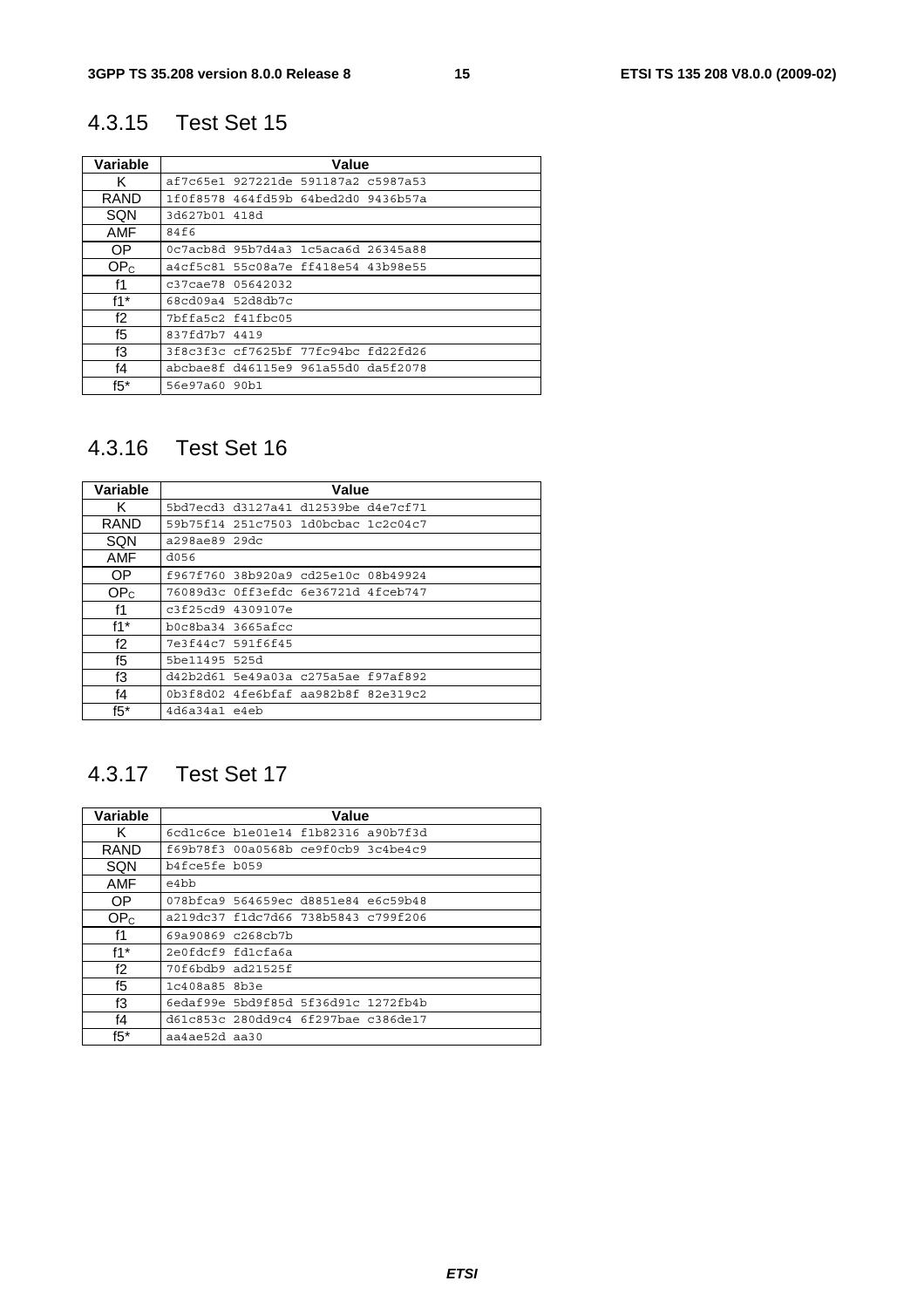## 4.3.18 Test Set 18

| Variable        | Value                               |  |  |  |  |
|-----------------|-------------------------------------|--|--|--|--|
| ĸ               | b73a90cb cf3afb62 2dba83c5 8a8415df |  |  |  |  |
| RAND            | b120f1c1 a0102a2f 507dd543 de68281f |  |  |  |  |
| SQN             | f1e8a523a36d                        |  |  |  |  |
| <b>AMF</b>      | 471b                                |  |  |  |  |
| OP.             | b672047e 003bb952 dca6cb8a f0e5b779 |  |  |  |  |
| OP <sub>c</sub> | df0c6786 8fa25f74 8b7044c6 e7c245b8 |  |  |  |  |
| f1              | ebd70341 bcd415b0                   |  |  |  |  |
| $f1^*$          | 12359f5d 82220c14                   |  |  |  |  |
| f2              | 479dd25c 20792d63                   |  |  |  |  |
| f5              | aefdaa5d dd99                       |  |  |  |  |
| f3              | 66195dbe d0313274 c5ca7766 615fa25e |  |  |  |  |
| $f_4$           | 66bec707 eb2afc47 6d7408a8 f2927b36 |  |  |  |  |
| $f5^*$          | 12ec2b87fbb1                        |  |  |  |  |

## 4.3.19 Test Set 19

| Variable        | Value                               |  |  |  |  |
|-----------------|-------------------------------------|--|--|--|--|
| Κ               | 51222502 14c33e72 3a5dd523 fc145fc0 |  |  |  |  |
| RAND            | 81e92b6c 0ee0e12e bceba8d9 2a99dfa5 |  |  |  |  |
| SQN             | 16f3b3f7 0fc2                       |  |  |  |  |
| <b>AMF</b>      | c3ab                                |  |  |  |  |
| OP.             | c9e87632 86b5b9ff bdf56e12 97d0887b |  |  |  |  |
| OP <sub>C</sub> | 981d464c 7c52eb6e 50362349 84ad0bcf |  |  |  |  |
| f1              | 2a5c23d1 5ee351d5                   |  |  |  |  |
| $f1^*$          | 62dae385 3f3af9d2                   |  |  |  |  |
| f2              | 28d7b0f2 a2ec3de5                   |  |  |  |  |
| f5              | ada15aeb 7bb8                       |  |  |  |  |
| fЗ              | 5349fbe0 98649f94 8f5d2e97 3a81c00f |  |  |  |  |
| f4              | 9744871a d32bf9bb d1dd5ce5 4e3e2e5a |  |  |  |  |
| $f5^*$          | d461bc15 475d                       |  |  |  |  |

## 4.3.20 Test Set 20

| Variable        | Value                               |  |  |  |  |
|-----------------|-------------------------------------|--|--|--|--|
| ĸ               | 90dca4ed a45b53cf 0f12d7c9 c3bc6a89 |  |  |  |  |
| <b>RAND</b>     | 9fddc720 92c6ad03 6b6e4647 89315b78 |  |  |  |  |
| SQN             | 20f813bd 4141                       |  |  |  |  |
| AMF             | 61df                                |  |  |  |  |
| OP.             | 3ffcfe5b 7b111158 9920d352 8e84e655 |  |  |  |  |
| OP <sub>C</sub> | cb9cccc4 b9258e6d ca476037 9fb82581 |  |  |  |  |
| f1              | 09db94ea b4f8149e                   |  |  |  |  |
| $f1^*$          | a29468aa 9775b527                   |  |  |  |  |
| f2              | a95100e2 760952cd                   |  |  |  |  |
| f5              | 83cfd54d b913                       |  |  |  |  |
| f3              | b5f2da03 883b69f9 6bf52e02 9ed9ac45 |  |  |  |  |
| f4              | b4721368 bc16ea67 875c5598 688bb0ef |  |  |  |  |
| $f5*$           | 4f203939 2ddc                       |  |  |  |  |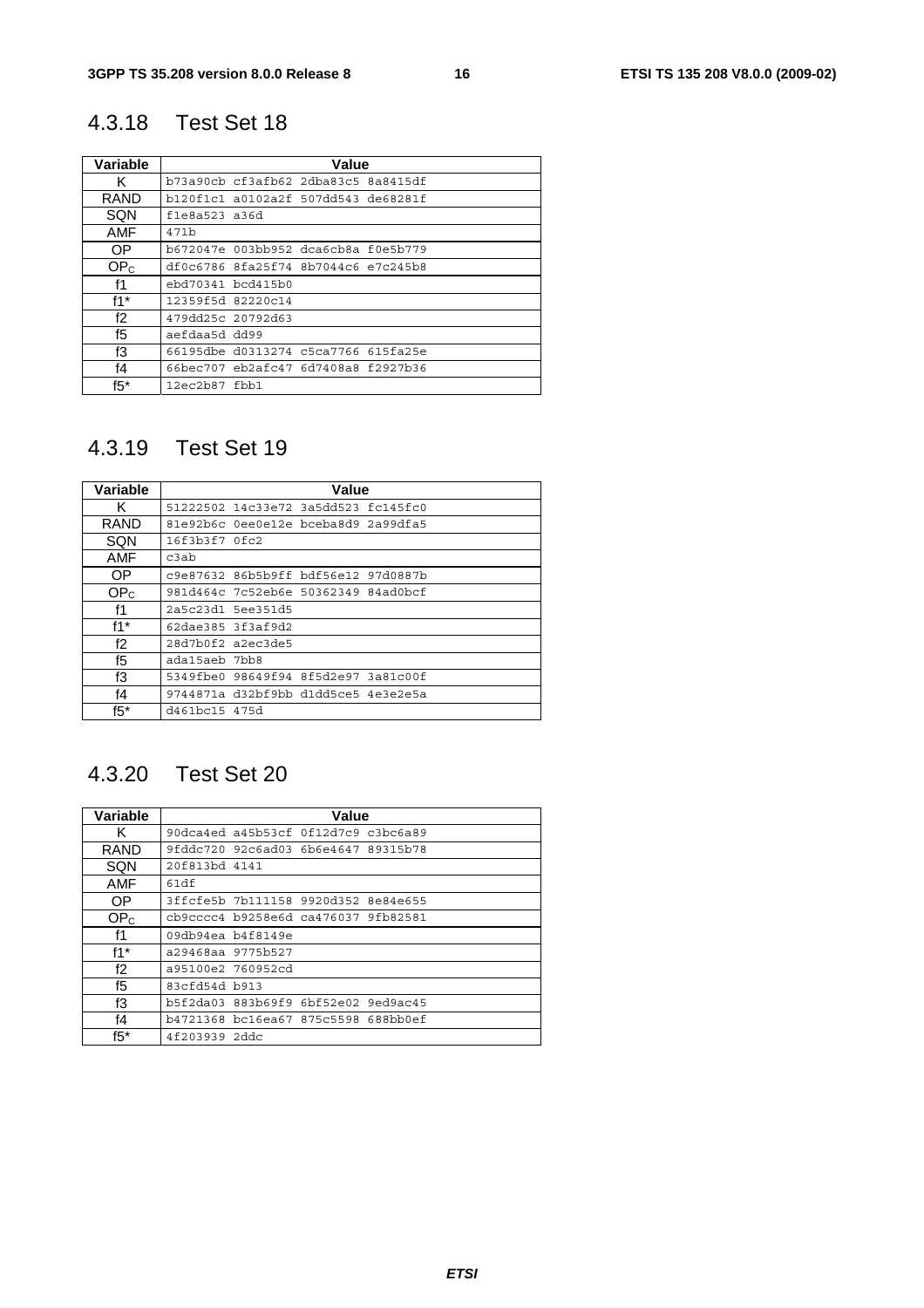## Annex A (informative): Change history

| <b>Change history</b> |                          |                          |           |                       |                             |
|-----------------------|--------------------------|--------------------------|-----------|-----------------------|-----------------------------|
| <b>TSG SA</b><br>#    | <b>Version</b>           | <b>CR</b>                | Tdoc SA   | <b>New</b><br>Version | Subject/Comment             |
| SP-10                 | SAGE<br>v <sub>1.0</sub> | $\overline{\phantom{a}}$ | SP-010630 | 3.0.0                 | Approved as Release 1999    |
| SP-11                 | 3.0.0                    | $\overline{\phantom{a}}$ |           | 4.0.0                 | <b>Updated to Release 4</b> |
| SP-16                 | 4.0.0                    | $\blacksquare$           |           | 5.0.0                 | <b>Updated to Release 5</b> |
| SP-26                 | 5.0.0                    | $\overline{\phantom{a}}$ |           | 6.0.0                 | <b>Updated to Release 6</b> |
| SP-36                 | 6.0.0                    | $\overline{\phantom{a}}$ |           | 7.0.0                 | <b>Updated to Release 7</b> |
| SP-42                 | 7.0.0                    | $\,$                     |           | 8.0.0                 | Updated to Release 8        |